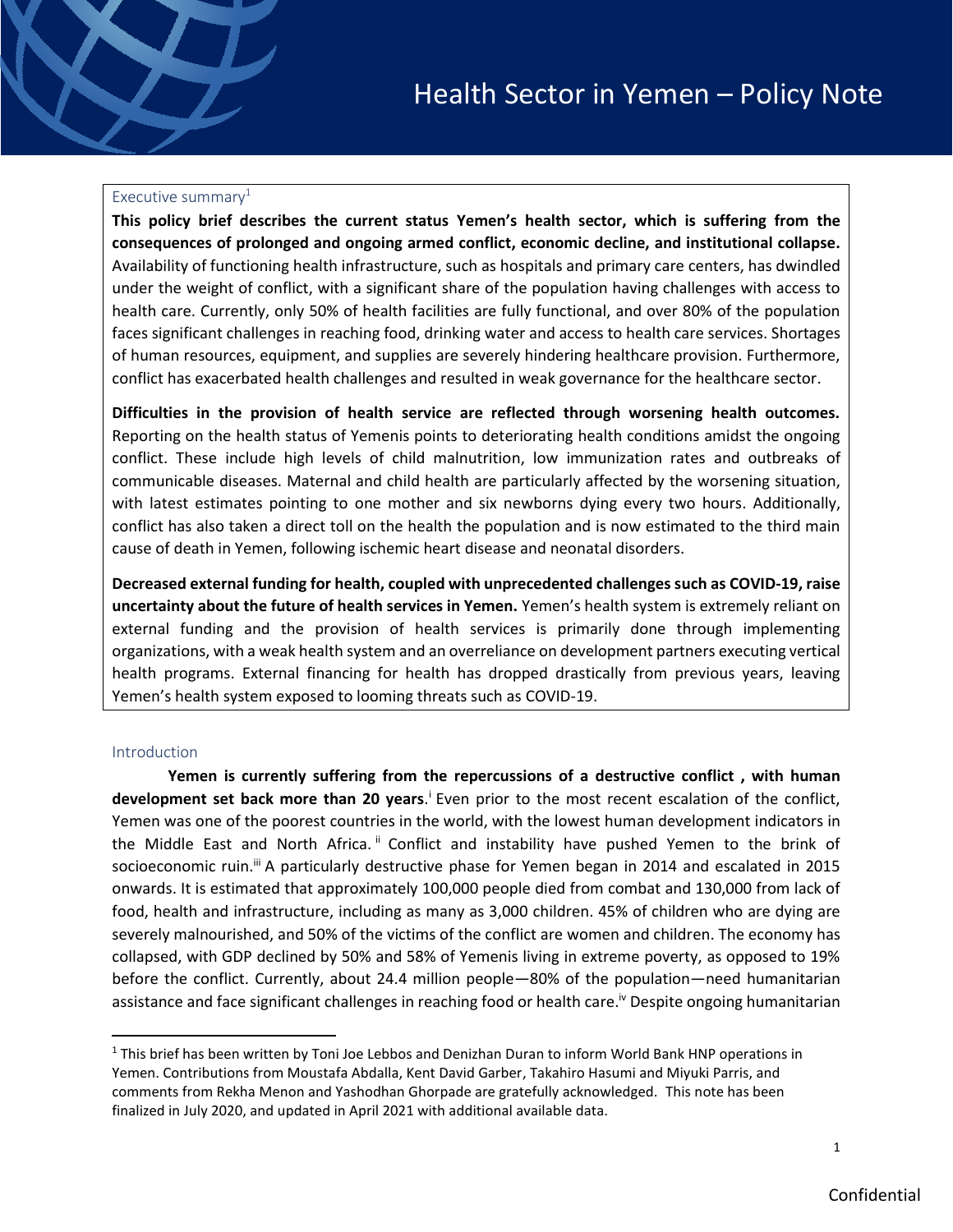assistance, 16.2 million Yemenis are food insecure. Pockets of famine-like conditions have returned to Yemen for the first time in two years in Hajjah, Amran and Al Jawf. Malnutrition rates among women and children in Yemen remain among the highest in the world, with 1.2 million pregnant or breastfeeding women and 2.3 million children under 5 requiring treatment for acute malnutrition. <sup>v</sup> The conflict has led **to the virtual collapse of basic social services, including Yemen's fragile health care system, and COVID-**19 exacerbated the situation in Yemen.<sup>vi</sup> Health facilities have been damaged or destroyed, and health care workers have often been targeted throughout the conflict, decreasing availability of infrastructure and human resources for health service provision. The COVID-19 outbreak, flooding, locust infestation and climate-related hazards have further compounded the impacts of the conflict on people and country systems and underscored their vulnerability to shocks. In recent years, the already dire humanitarian situation in Yemen has been exacerbated by multiple and overlapping infectious disease outbreaks such as cholera and dengue. The COVID-19 pandemic has further strained an already weak health system. Its mortality rate is high, estimated around 25 percent, and COVID-19 has reduced demand for routine health services such as immunization and maternal care.<sup>vii</sup> Flight suspensions due to COVID-19 have also interrupted the regular movement of humanitarian staff. This will be impacted both by regulations in Yemen and in UN Humanitarian Air Service-Yemen departure countries (Jordan, Djibouti). Yemen is ranked 193 out of 195 countries for its ability to manage an epidemic.<sup>viii</sup> Furthermore, since the onset of COVID-19 and the resulting contraction of the global economy, major donors have reduced and suspended aid in northern Yemen which created great uncertainty for health service delivery.<sup>ix,x</sup> In addition, funding gaps are also likely to pose a significant challenge, as more than 30 UN programs – including some health activities – are set to start reducing or closing down due to lack of funds. In addition to COVID-19 specificrisks, there are also important bottlenecks with regards to the humanitarian space, including restrictions in imports, military checkpoints for humanitarian tracks, as well as bureaucratic restrictions in the front lines hindering the delivery of assistance.

**Yemen remains highly vulnerable to COVID-19.** As of mid-April 2021, there have been nearly 5,300 confirmed cases of COVID-19 in Yemen, with more than 1,100 confirmed deaths. However, these official figures are likely severe underestimates, given that testing in Yemen remains limited (per WHO, only 26,000 tests have been conducted, less than 1 per 1,000 people, well below the rate of other countries in the region), and case numbers are regularly reported from only certain parts of the country. Recent studies have shed light on the magnitude of underreporting; researchers from the UK estimated more than 2,100 deaths attributable to COVID-19 in the Aden region alone from April-September 2020, based on analysis of satellite imagery from grave sites.<sup>xi</sup> In addition, COVID-19 has dramatically impacted access to care and service utilization on the ground, and healthcare facilities are widely underprepared to handle the pandemic, leaving the Yemeni population more vulnerable.<sup>xii</sup>Due to the pandemic, certain nonpharmaceutical interventions have been adopted, including social distancing rules, city and regional lockdowns, masking policies, and movement restrictions among governorates, but enforcement and compliance have been weak.<sup>xiii</sup> Additionally, some health facilities have been repurposed as COVID-19 isolation units caring exclusively for COVID positive patients, which may further increase challenges with access to care for other essential health services.

**This policy note utilizes all available evidence to provide a snapshot of the current situation with regards to the health system context, service delivery, physical and human resources, and financing in Yemen.** Although the toll of armed conflict on Yemen is well-recognized, little knowledge and data exists on how the current health system is functioning amidst chronic instability and insecurity. This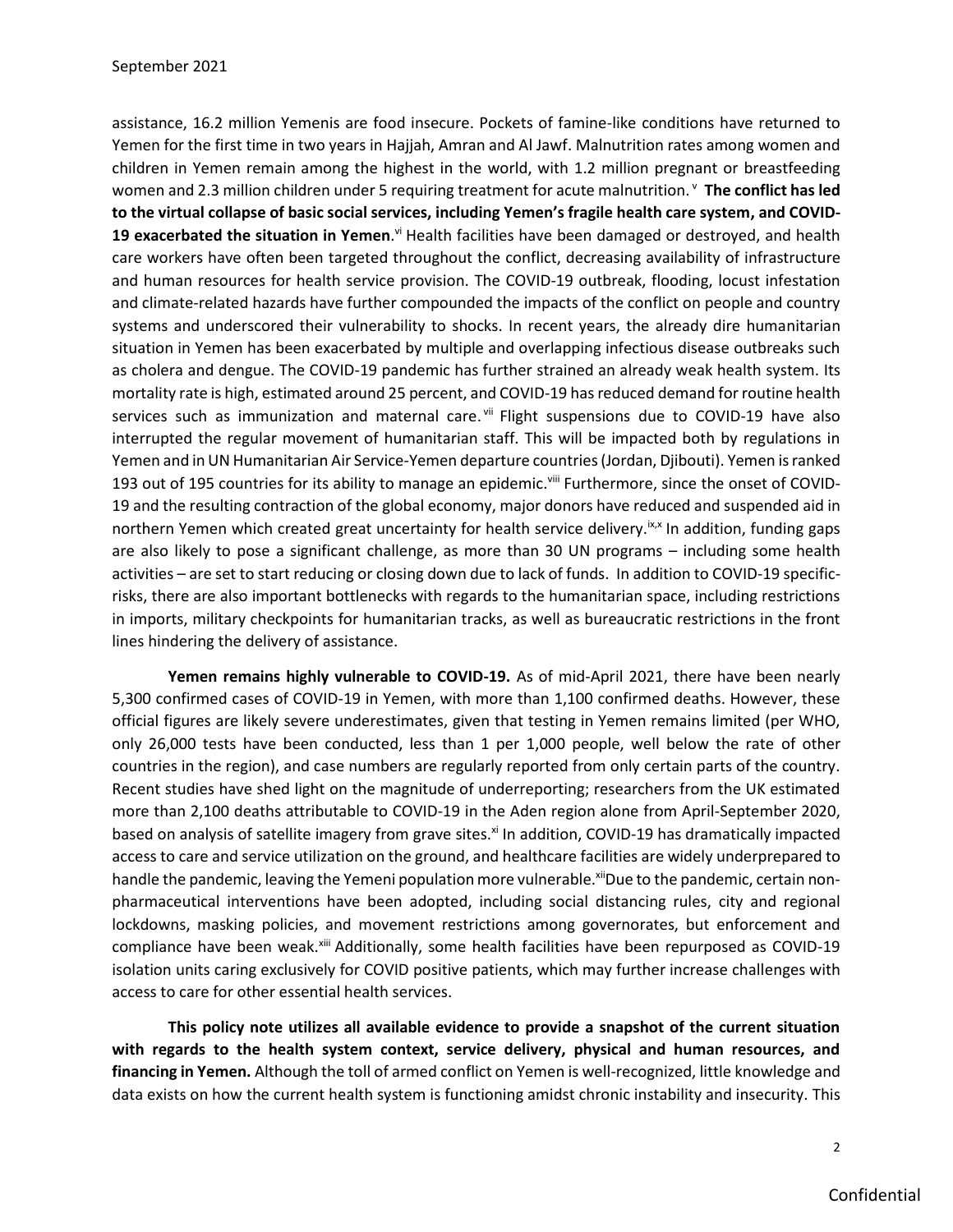is partly because of challenges to conducting robust systems research in dynamic and unstable environments where reliable data may be in short supply, and because of an understandable focus among actors on the ground on prioritizing immediate population health interventions. This note highlights the main health systems gaps, mainly in terms of poor health outcomes particularly for maternal and child health and communicable diseases; limited and externally financed health financing; significant damage to service delivery and physical and human resources capacity of the health system; and weak governance. Any future improvements to scaling up the capacity of the health system are contingent upon political and conflict-related developments.

### Health sector context and epidemiological profile

**While recent data on health indicators and demographic trends in Yemen is scarce, an analysis of pre-crisis trends already demonstrates a weak health system, particularly in terms of maternal and child health**. Because of the prolonged conflict, there has been no official reporting on health indicators such as life expectancy, fertility, maternal mortality, and infant mortality since the years 2014/2015. Almost all recent health indicator figures and demographic numbers are based on estimation and projection made consistently with trends before the escalation of the conflict in 2015.<sup>xiv</sup> The following summary indicators provide a snapshot of the health situation in Yemen, even though exact health outcome data is not available due to the difficulty of collecting data on the ground. Yet, the existing data points to low coverage of essential services including immunization, antiretroviral coverage, maternal health and sanitation, as well as a high fertility rate and a high maternal mortality rate.<sup>xv</sup>

| <b>Indicator</b>                                                                                                      | <b>Figure</b> | Year          |
|-----------------------------------------------------------------------------------------------------------------------|---------------|---------------|
| HiB (HiB3) immunization coverage among 1-year-olds (%)                                                                | 65            | 2018          |
| Neonates protected at birth against neonatal tetanus (PAB) (%)                                                        | 70            | 2018          |
| Rotavirus vaccines completed dose (RotaC) immunization coverage among 1-year-<br>olds(%)                              | 64            | 2018          |
| Estimated antiretroviral therapy coverage among people living with HIV (%)                                            | 21            | 2018          |
| Tuberculosis effective treatment coverage (%)                                                                         | 62            | 2016          |
| Antenatal care coverage - at least four visits (%)                                                                    | 25            | 2008-<br>2013 |
| Measles-containing-vaccine second dose (MCV2) immunization coverage by the<br>nationally recommended age (%)          | 46            | 2018          |
| Population using at least basic sanitation services (%)                                                               | 59.05         | 2017          |
| Pneumococcal conjugate vaccine (PCV3) immunization coverage among 1-year-olds<br>$(\%)$                               | 64            | 2018          |
| Population spending more than 10% of household consumption or income on out-of-<br>pocket health care expenditure (%) | 15.83         | 2014          |

## **TABLE 1: KEY HEALTH INDICATORSxvi**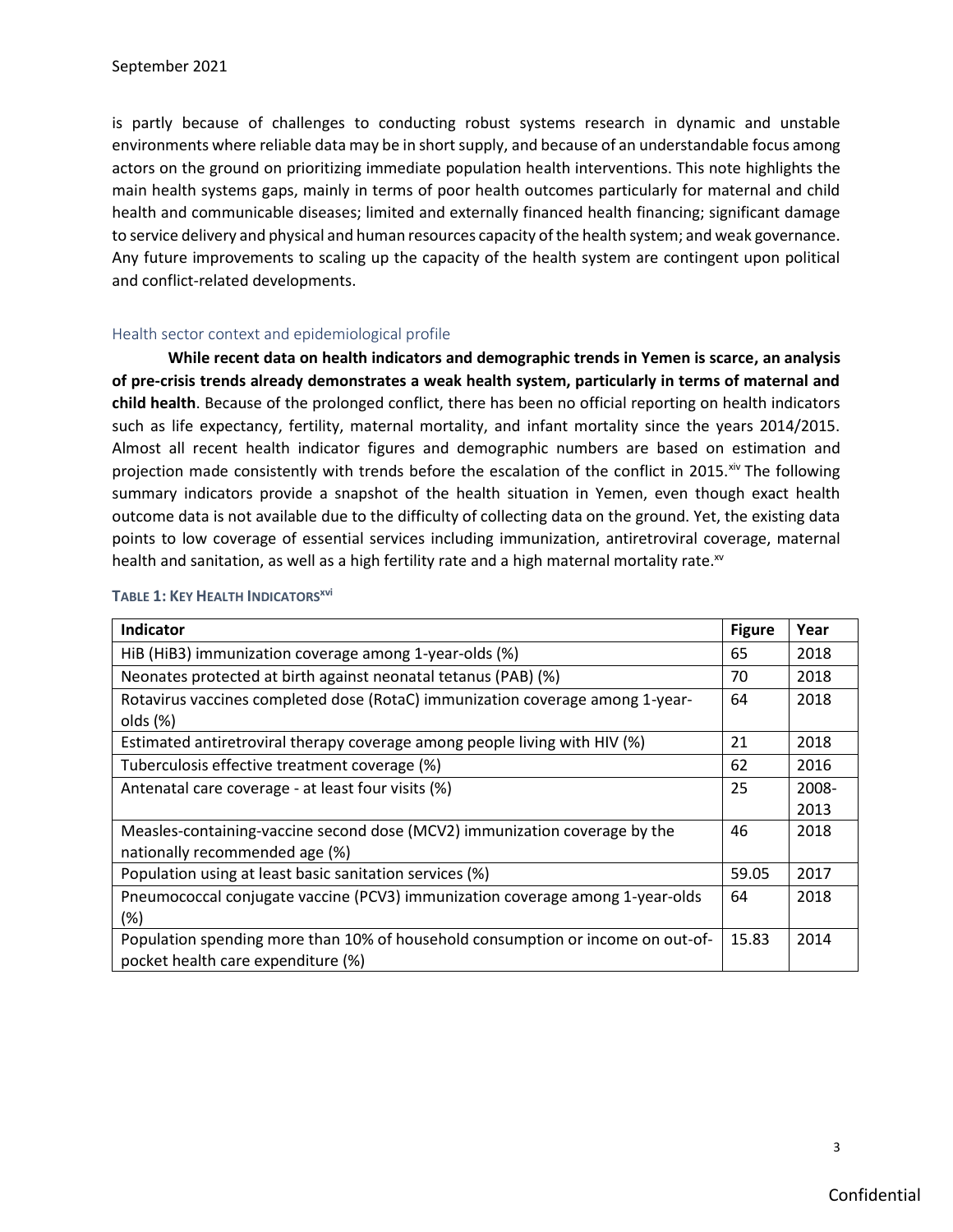

**FIGURE 1: YEMEN HEALTH INDICATORS, WDI**



**The conflict has resulted in significant outbreaks of communicable diseases such as cholera,**  diphtheria, dengue and measles. Over one third of children are malnourished<sup>xvii</sup> and vaccination rates remain low.<sup>xviii</sup> Further, outbreaks of communicable diseases, including diphtheria and cholera, are affecting a large number of Yemenis, amplified by a conflict-linked breakdown in the country's water and sanitation systems. In 2019, there were 860,000 suspected cases of cholera and more than 56,000 suspected cases have already been recorded in the first seven weeks of 2020.<sup>xix</sup> A severe flooding in early 2020 impacting southern communities has further exacerbated the prevalence of communicable diseases. xx Currently, cholera impacts 93% of Yemen's 333 districts, and a total of over 4,000 people have died of cholera since 2017, with over a million impacted by the disease since 2017. This is largely due to the fact

4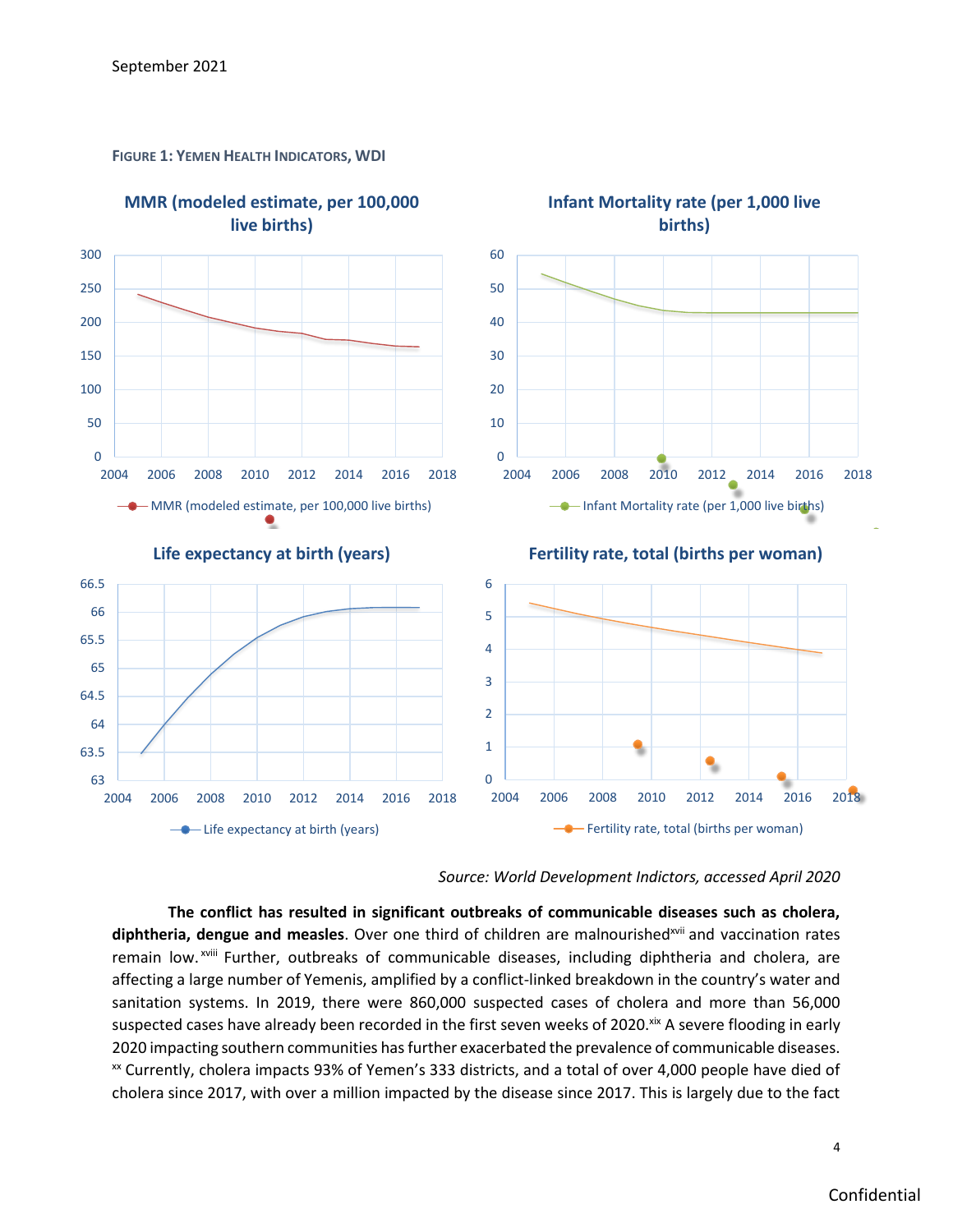that water and sanitation grids have been destroyed across the country. Oral cholera vaccination campaigns have distributed over 4.3 million doses. There have also been significant measles and diphtheria outbreaks, due to low immunization rates.<sup>xxi</sup>



**FIGURE 2: VACCINATION COVERAGE WHO/UNICEF (GRAPH 1) AND COMPARISON WITH OFFICIAL AND HOUSEHOLD SURVEY ESTIATES (GRAPH 2)xxii**

**Conflict is now the third main cause of death and the second main cause of premature death in Yemen. xxiii** Deaths caused by conflict rose by approximately 70% between the years 2007 and 2017 spewing conflict and terror to the be the third main causes of death and the second main cause of premature death in Yemen. The two top causes of death between 2007 and 2017 remain ischemic heart disease and neonatal mortality, attributed to a poor healthcare system. While there is scarce data on communicable diseases, there is even scarcer data on non-communicable conditions, the outcomes for which are undoubtedly negatively impacted by the conflict and the significant damage on health infrastructure.

**Maternal and child health have been the affected by the conflict in Yemen**. UNICEF's latest estimates for Yemen categorize mothers and babies as highly vulnerable, with one mother and six newborns dying every two hours because of complications during pregnancy or birth. XXIV The increased vulnerability of mothers and children has been linked to failures in conducting routine pre- and post-natal care due to an overcrowding of the health system with conflict-linked outbreaks such as cholera, as well as a rise in home births without skilled attendance instigated by the poorer economic conditions of households and difficulties in access, as described in the next section. XXV

**Enduring malnutrition is exacerbating the health conditions of Yemenis, especially mothers and children**. Twenty-five percent of the population in Yemen is estimated to suffer from either moderate or severe malnutrition. This includes 2.1 million children and 1.2 million pregnant and lactating women. Two out of every 3 Yemenis are hungry and half do not know when they will be able to eat next.  $xwi$ Development partners have been operating to curb malnutrition, such as UNICEF implementing nutrition interventions to prevent and treat severe acute malnutrition in children in existing health facilities, and using Mobile Teams to access hard to reach areas. XXVII However, further efforts and funding are required to address a growing need for urgent nutrition care.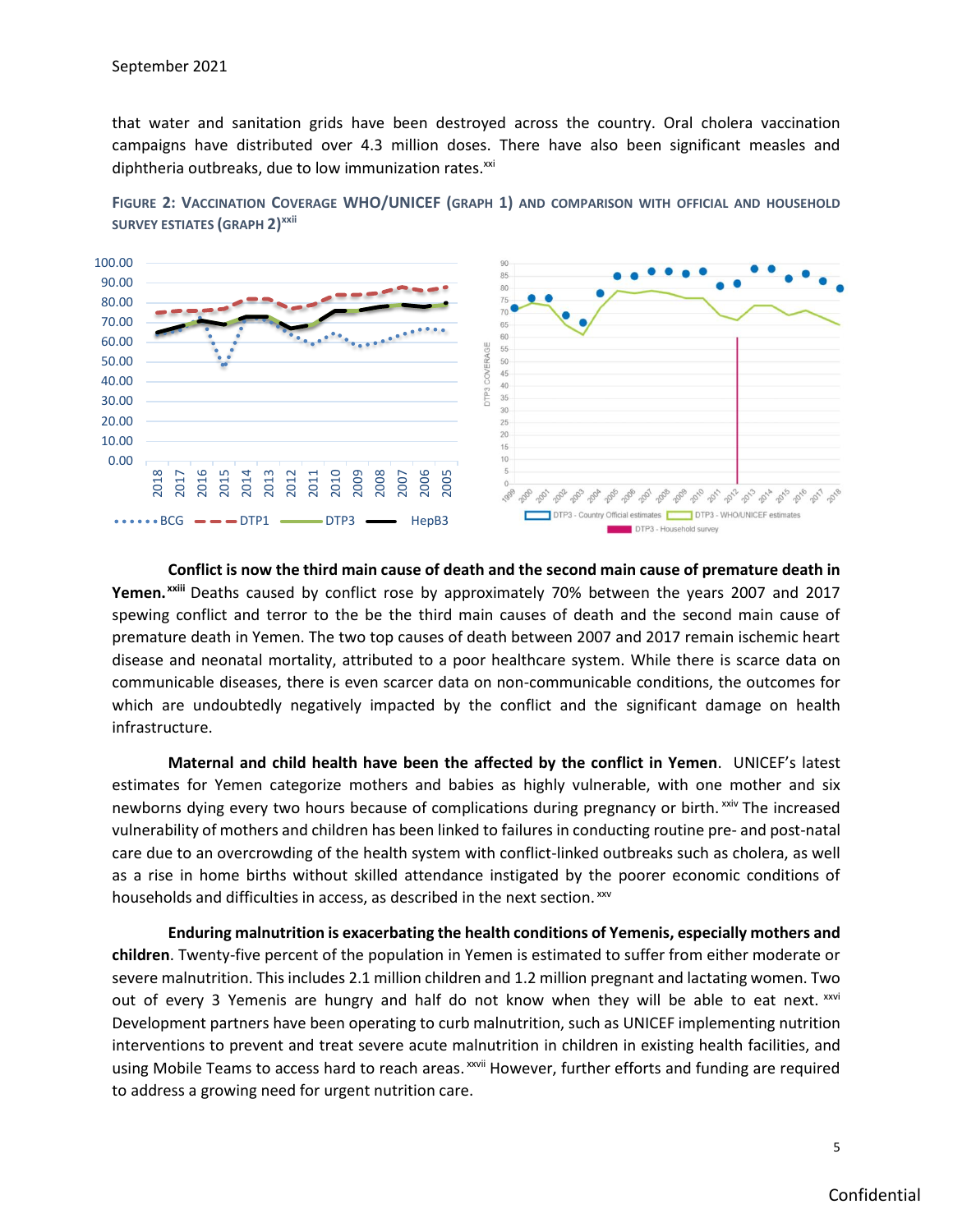



*Source: Authors' elaboration based on IHME. (2017). Global Burden of Disease Data.*

**Across all indicators, there are significant inequalities in service access and delivery**. The inequalities were reflected in weak indicator performance for access to reproductive health services and immunization between regions in Yemen<sup>xxviii</sup>. 30 percent of the rural population did not have access to any health services in 2013<sup>xxix</sup>. There were significant differences, with a 17% difference in stunting rates between urban and rural children (51.4 rural, and 33.7 urban), and only 22.6% of deliveries in rural areas occurred in health facilities (as opposed to 49.1 in urban areas) (Table 3) $\frac{xx}{x}$ .

| Variable                                  | Total | Urban | Rural |
|-------------------------------------------|-------|-------|-------|
| Place of delivery: health facility        | 29.8  | 49.1  | 22.6  |
| Households using an improved water source | 58.8  | 78.7  | 49.7  |
| Households with improved. non-shared      | 44.8  | 83.4  | 27.2  |
| toilet facilities                         |       |       |       |
| Households with electricity               | 75.6  | 98.5  | 65.2  |

**TABLE 2: URBAN VS. RURAL CONTRAST, YEMEN 2015xxxi**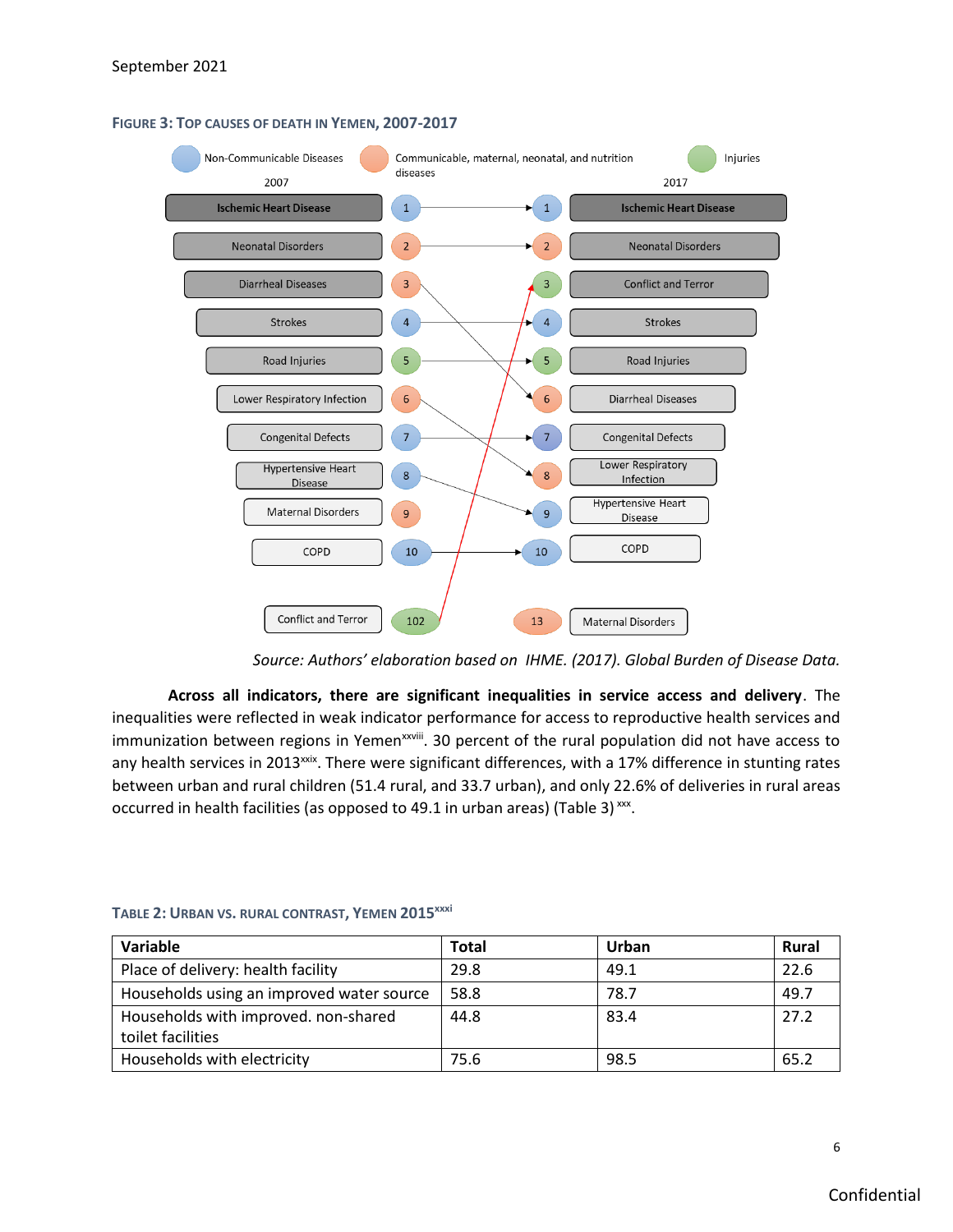**Displaced people living in crowded informal sites or dense peri-urban neighborhoods are particularly at risk for infectious disease outbreaks and other health challenges.** Currently, about 3.6 million people remain displaced across Yemen, including more than 700,000 people who live in more than 1,700 informal sites scattered across the country with little or no services.<sup>xxxii</sup> People with underlying health conditions are also at grave risk, particularly as treatment for chronic conditions has deteriorated significantly over the course of the conflict. This puts a significant proportion of the population at grave risk for infectious disease outbreaks, including COVID-19. Health system

## *Governance and information systems*

**Yemen's health sector prior to the conflict was plagued with governance weaknesses and corruption**. The health sector in Yemen prior to the conflict suffered from widespread governance weaknesses and that corruption was a significant problem down to facility levelxxxiii. Global governance assessments persistently ranked Yemen near the bottom among 168 countries measured on public sector corruption.<sup>xxxiv</sup> Health care is guaranteed by the state of Yemen as a right to all citizens under the Yemeni constitution and has been historically overseen by the Ministry of Public Health and Population (MoPHP). The MoPHP was responsible for supervising delivery of health care across Yemen's 22 Governorates which held autonomy in managing local service delivery.<sup>xxx</sup> Governorate health offices (GHOs) were responsible for health at Governorate level. Health care in Yemen prior to the conflict was therefore governed at three levels: centrally by the MoPHP, at governorate level by the GHOs, and locally by District Health Offices. Centrally, the MoPHP's governance remit extended across four sectors: primary health care, population health, curative care and planning and development.

**Core health system governance functions in Yemen have deteriorated further since the onset of conflict and central governance over healthcare is divided, but district and governorate health offices (DHO/GHO) continue supervision functions, and improvements have been seen in information systems.**  The conflict has divided the country into two main regions, and already crumbling health system is therefore divided with no clear governance mechanisms in place. Health delivery programs seem to be mainly ensured and led by international humanitarian and development organization including the World Bank, UNICEF, USAID, and other donors, particularly in the northern regions. About half of the population of Yemen relies on humanitarian assistance on a monthly basis: assistance has reached an average of 11.6 million people every month in 2019, a significant increase from 2018, particularly focusing on cholera, vaccinations, and famine. Despite the fragmentation, certain governance mechanisms have been working effectively, such as the integrated supervision capacity of DHO and GHO to coordinate investments across different partners, even though variation remains with regards to the implementation capacity of different DHO/GHO. These supervision functions are a key lever in integration and in bridging the humanitarian/development divide. In addition to supervision functions, recently there have been improvements in the availability of data, through the piloting of DHIS2 in 700 facilities and with the increased reporting rates for early surveillance systems.

**Institutional capacity building lays a strong ground for a resilient and responsive health system against shocks, such as COVID-19.** World Bank support has focused on institutional strengthening through capacity building of healthcare workers, investments into a strong public health system (e.g. disease surveillance system) and information system (e.g. facility-based monitoring). In case of emergencies, use of existing infrastructure and capacity is critical to provide rapid response to meet surge needs. Thus, investing in institutions and its capacity remains high priority for a stronger health system for future pandemics and disasters.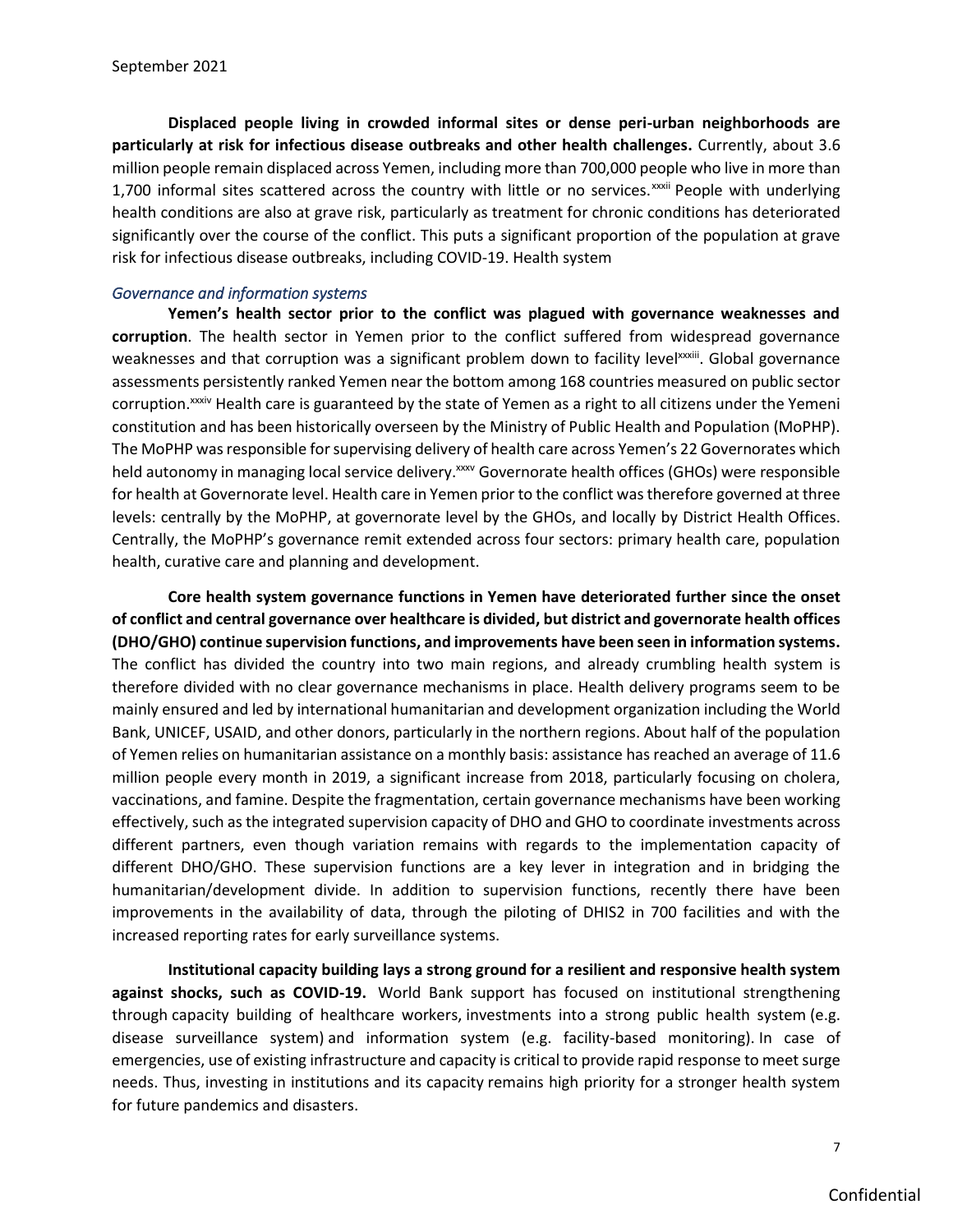# *Service delivery, infrastructure, and human resources*

**Yemen's health service delivery system has been fragmented and reliant on external funding even before the conflict**. Health services in Yemen before the start of the conflict were organized at primary, secondary and tertiary health care levels with a small number of specialized centers in urban areas. Yemen's district health system, which spans across 333 districts, was also accompanied by vertical programs that focused on disease prevention and control. These programs were primarily supported by international organizations and donors including WHO, Gavi and the Food and Agriculture Organization (FAO) and include the expanded program on immunization, national roll-back malaria program and nutrition programs. Besides centers run by the Ministry of Public Health, curative health services were also provided by third parties such as the Military and Police. There was also a noteworthy presence for unregulated private sector curative care providers in urban areas. xxxvi The private health sector has expanded since the early 1990s, encouraged by the government and the table below highlights differences in services and personnel numbers between the private and the public sector in Yemen<sup>xxxvii</sup>. Furthermore, in rural areas it was common for health staff to work in public health facilities in the morning and then to work in their own private practice in the afternoon and evening. Thus 'free' healthcare is only available for a limited time every day and even then informal fees often apply<sup>xxxviii</sup>.

| Type of service/personnel | Number/10 000 population |                       |  |
|---------------------------|--------------------------|-----------------------|--|
|                           | <b>Public Sector</b>     | <b>Private Sector</b> |  |
| Hospitals                 | 0.1                      | 0.2                   |  |
| <b>Health Centers</b>     |                          | 0.18                  |  |
| <b>Doctors</b>            |                          | 0.95                  |  |
| <b>Dentists</b>           | 0.2                      | 0.2                   |  |
| Pharmacists               |                          | 2.1                   |  |

**TABLE 3: HEALTH SERVICES AND HEALTH PERSONNEL PUBLIC VS PRIVATE, 2014**xxxix

**Challenges to service provision particularly in rural areas included sporadic access to essential medicines, shortages of equipment and lack of access to basic utilities including electricity especially in rural areas**. Prior to the conflict, distance to facilities was a significant problem: 59% of women surveyed in two studies in 2013 cited this as a barrier to accessing reproductive care<sup>x</sup>. Finally, although the literature on quality of care in Yemen is sparse, available evidence suggests that curative care services were of generally poor quality <sup>xli</sup> (measured through patient perceptions of care) and were neither readily available nor accessible across the country, especially in rural areas<sup>xlii</sup>. According to the IHME Healthcare Access and Quality Index (HAQ), which ranks countries in terms of the incidence of morbidity and mortality that should not occur in access to quality health care (e.g. amenable mortality), on a 0-100 scale, Yemen has one of the highest rates of amenable mortality in the world.xliii A recent study by the World Bank's Emergency Health and Nutrition Project (EHNP) assessed quality of care for antenatal care (ANC) visits, looking at the effective coverage for ANC through the availability of key clinical practices, availability of tracer medications, and availability of key supplies, demonstrating that in every governorate, the effective coverage of ANC interventions is lower than the coverage of ANC interventions, and in certain governorates the difference was more than 50% and that effective coverage of ANC remained below 30%, highlighting the significant quality gaps that are potentially evident in other health services as well.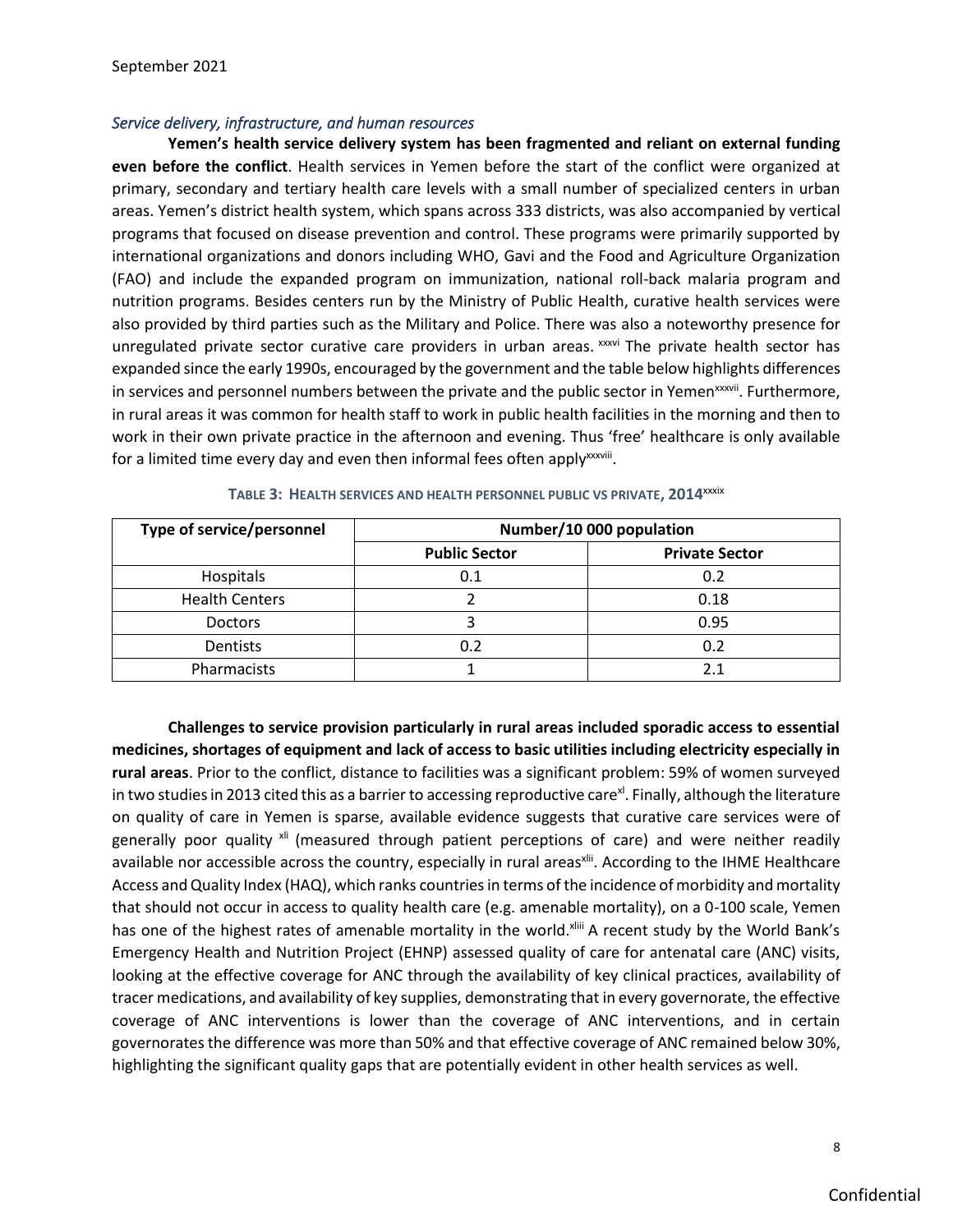**Attacks on health infrastructure (and infrastructure upon which health service delivery depend on such as roads, electricity, and water), coupled with shortages in HRH and supplies, have led to severe reductions in health access and quality**. Most recent reports indicate that only 51% of health facilities are still fully functional and two-thirds of the population cannot access healthcare.<sup>xliv</sup> Over 274 health facilities have been damaged or destroyed<sup>xlv</sup>. One report estimates that there were 120 attacks on health facilities and medical personnel in Yemen over a 45-month period (with 50 percent of all documented attacks taking place in 2015, 16 percent in 2016, 21 percent in 2017, and 13 percent in 2018). XIvi In 2020, despite consensus on a ceasefire to allow for humanitarian response to the COVID-19 pandemic, factions in Yemen have continued to fight causing civilian causalities and damaging infrastructure<sup>xlvii</sup>. Furthermore, many health care facilities have shut down due to a lack of funding, medicine, and staff. xlviii, xlix Health facilities that have remained operational lack specialists, essential equipment, and medicines. The 2016 HeRAMS survey noted large shortfalls in service availability by domain even within those health facilities still operational, with trauma management (of any form) available at 34% of those surveyed, and maternal and new-born health at 35%. Noncommunicable and mental health services were the least available (in 18% of the health facilities).<sup>Ii</sup> Only 43% of health facilities could diagnose and treat tuberculosis, malaria and other infectious diseases.<sup>Iii</sup> Furthermore, Yemen has only 3 doctors and 7 hospital beds per 10,000 people, according to WHO.<sup>III</sup> This ratio is far below what WHO considers a minimum of 22 health workers per 10,000 people necessary to provide the most basic health coverage.<sup>liv</sup> 18% of the districts across the country do not have doctors, and most health personnel have not received salaries in over 2 years, which has also resulted in a significant amount of brain drain coupled with unfavorable working conditions.<sup>1</sup> Even though WHO and other partners pay health workers incentive payments, these are not done on a regular basis, and as such health workforce remains a significant bottleneck to service delivery.<sup>Mi</sup> A rudimentary indication of access restrictions can be seen through the total number of consultations reported through the electronic Disease Early Warning System (eDEWS), which dropped by more than half in the first 3 months of the conflict in 2015.<sup>Ivii</sup>

**Recent data and analysis from the World Bank Yemen Emergency Health and Nutrition Project (EHNP) highlights further gaps in physical access to health facilities**. While up-to-date and administrative data is not readily available, as part of the EHNP, a geospatial mapping exercise has been implemented, finding that 30% of the population (or 8.8 million people) lived more than 30 minutes driving time from the nearest functional primary care facility, and more than 42% (or 12.1 million) lived more than one hour from the nearest hospital. Will Most patients (82%) walk to the nearest facility, but nearly half of the population is further than a 30 minute walk from a primary care facility, highlighting the need to increase investments at this level particularly to cover emergency interventions. Analysis focusing on accessibility to key services revealed that 40% of the population lived over 2 hours of a drive away from the nearest comprehensive emergency obstetric and surgical care, and a third of the population lived more than an hour drive away from nearest antenatal care, which provides a significant risk for maternal and newborn health outcomes. Accessibility was particularly limited in frontline districts, and bypassing primary care facilities was rare, highlighting the need to strengthen capacity at these frontline facilities as well as scaling up community health workforce coverage. Tables 5 and 6 demonstrate the access constraints.

**TABLE 4: ACCESS TO SPECIFIC HEALTH SERVICES, BY DRIVE TIMES**

| Service | % within 30 | % within 60 | % within 120 |  |
|---------|-------------|-------------|--------------|--|
|         | minutes     | minutes     | minutes      |  |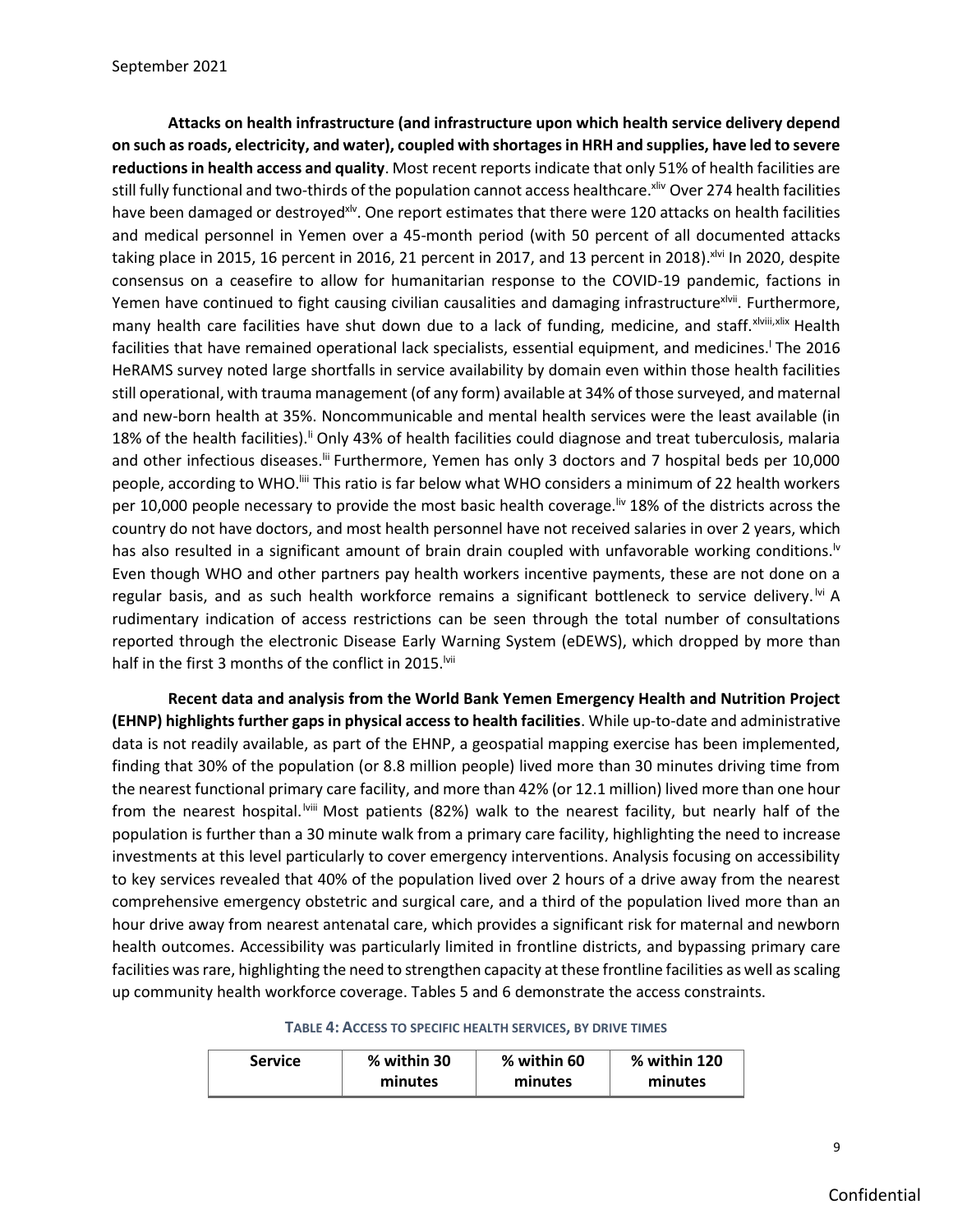| <b>Antenatal Care</b>                                      | 45.4% | 68.0% | 85.7% |
|------------------------------------------------------------|-------|-------|-------|
| <b>Treatment of</b><br><b>Under 5</b><br>illnesses         | 53.8% | 77.0% | 92.0% |
| <b>Malnutrition</b><br>treatment                           | 62.5% | 85.4% | 95.4% |
| <b>Immunizations</b>                                       | 62.5% | 85.1% | 95.7% |
| <b>Basic</b><br><b>Emergency</b><br><b>Obstetric Care</b>  | 34.3% | 53.1% | 75.8% |
| Comprehensive<br><b>Emergency</b><br><b>Obstetric Care</b> | 29.2% | 41.8% | 62.3% |
| <b>Emergency</b><br><b>Surgery</b>                         | 27.6% | 40.1% | 61.5% |

*Source: World Bank Yemen Emergency Health and Nutrition Project (EHNP), 2020lix*

**TABLE 5: % POPULATION LIVING WITHIN SPECIFIED TIME OF NEAREST HEALTH FACILITY, BY TYPE**

| <b>Travel time</b> | <b>Nearest PHC with</b><br>vehicle access | <b>Nearest PHC by</b><br>foot | <b>Nearest Hospital</b><br>with vehicle | <b>Nearest hospital</b><br>by foot |
|--------------------|-------------------------------------------|-------------------------------|-----------------------------------------|------------------------------------|
| < 30 minutes       | 69.4%                                     | 55%                           | 37.4%                                   | 17%                                |
| < 60 minutes       | 90.9%                                     | 82%                           | 57.6%                                   | 32%                                |
| < 120 minutes      | 98.4%                                     | 97%                           | 80.5%                                   | 52%                                |

*Source: World Bank Yemen Emergency Health and Nutrition Project (EHNP), 2020*

**In order to close some of the service delivery gaps and to bridge the humanitarian-development gap, a Minimum Service Package (MSP) has been launched and implemented in over 40 districts.** Given the fact that service delivery has been significantly interrupted and that many development partners have been supporting service delivery in a fragmented manner, it has been essential to transition towards an integrated service delivery modality. In order to facilitate this transition, an integrated Minimum Service Package (MSP) has been launched as part of the World Bank, WHO and UNICEF's EHNP, including most critical interventions at each level of care pertaining to general services and trauma care, child care, nutrition, communicable and non-communicable diseases, and WASH interventions, from the community and mobile level up to the district and inter-district hospitals. The MSP has been piloted in 2017 and scaled up further in 2018, and there have been recent efforts to scale up its implementation further as well as integrate its implementation with financing and information systems. The MSP is currently implemented in about 42 districts and is in the process of being scaled up further.<sup>1x</sup> In addition to World Bank, WHO and UNICEF, various other partners, such as the European Union and Saudi Arabia, also support the implementation of the MSP.

**There is a need to transition towards more flexible and integrated service delivery mechanisms, particularly considering the significant level of destruction at all levels of the health system and the limited access to primary care.** Even prior to the conflict, service delivery suffered from low outpatient utilization rates, underutilization due to access and quality, and lack of provision of health services and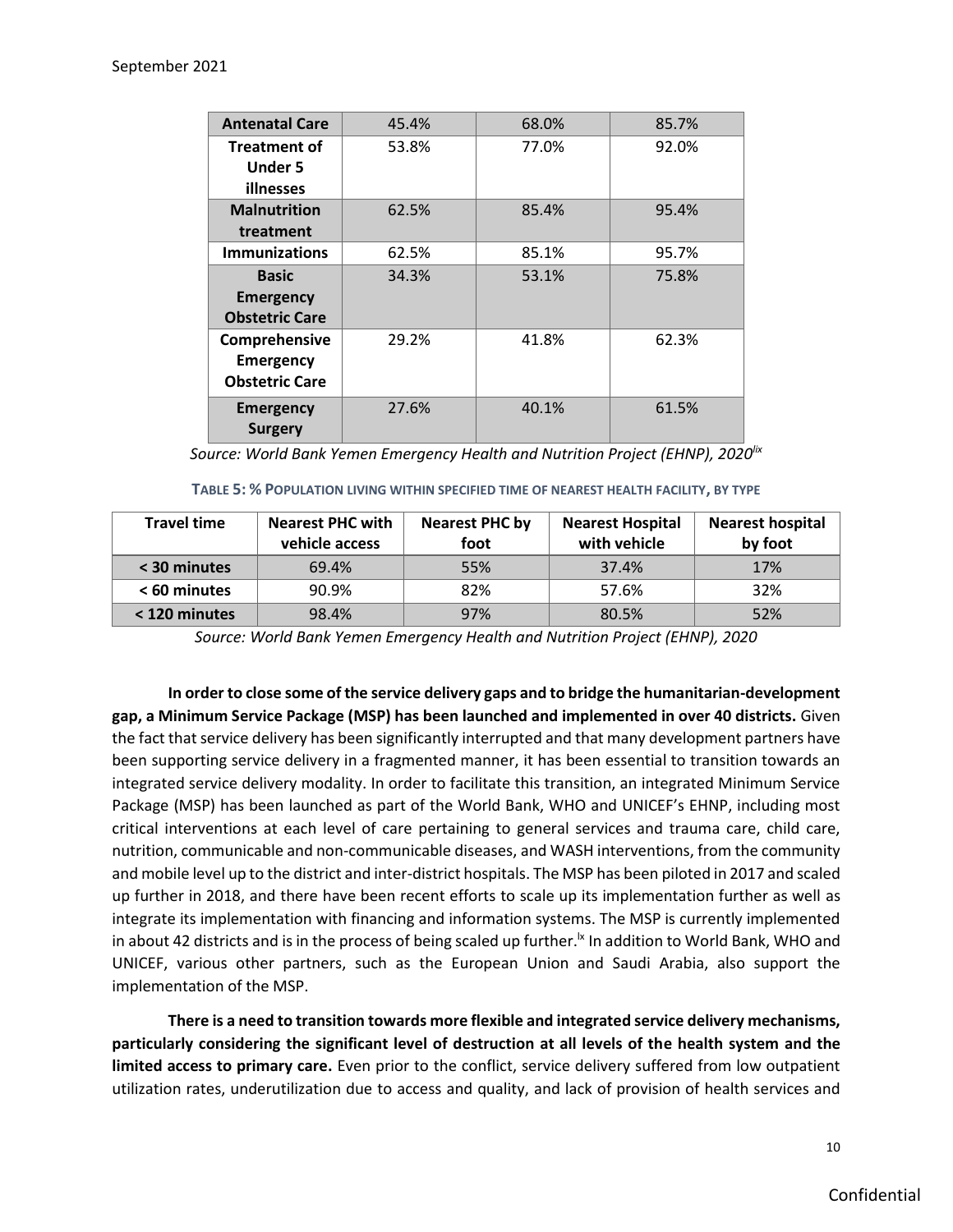essential drugs in public facilities. These trends have been exacerbated with the conflict, which has destroyed 50% of health capacity thus far. In addition to the fixed nature of the health system, current service delivery systems remain verticalized, with different vertical programs providing different interventions; this is further exacerbated by the humanitarian-development gap, as well as the overly fragmented governance structures across all stakeholders in the health sector. The combination of community-based mechanisms together with fixed and mobile facilities can serve to close the gaps in coverage and provide flexible service delivery.<sup>[xi]</sup>

### *Health financing*

**The health financing system in Yemen prior to the conflict relied heavily on private out-ofpocket spending with relatively low public expenditures on health (only 2% of general government**  expenditures in 2015).<sup>Ixii</sup> Public expenditure on health as a percentage of GDP decreased from 1.16 percent to a mere 0.43 percent in the years leading up to the conflict (between 2005 and 2015) and public expenditure on health as a percentage of general government expenditures saw a similar fall from 3.84 percent to 2.22 percent (Figure 4).<sup>Ixiii</sup> During that same period, public health expenditures as a percentage of total health expenditure decreased from 22.5 percent to only 10.2 percent and OOP expenditures increased from 74 to 81 percent (Figure 5).  $\frac{div}{dx}$  Health spending per capita in 2015 was \$72, an extremely low figure compared to other low income countries, 80% of which was financed directly by households at the point of care. Out-of-pocket contributions in Yemen before the conflict were generally in the form of flat-rate user charges for inpatient and outpatient services with 6% and 4% of the population incurring catastrophic and impoverishing expenditures on health.  $\frac{dw}{dx}$  Furthermore, escalating treatment fees coupled with heavy transport costs for patients (particularly patients from rural areas), formed significant access barrier.<sup>Ixvi</sup> 16% of the population was spending more than 10% of their household consumption or income on out-of-pocket health care expenditures and 4 percent of the population was spending more than 25% of their household consumption or income on out-of-pocket health care expenditures. While there is a scarcity of data following the conflict, a survey conducted by EHNP indicates that 63% of patients paid out of pocket for hospital and 15% paid out of pocket for primary health care, with the median OOP at hospitals at 6,000 YER (USD 24) and mean OOP at primary health facilities being at 1,200 YER (USD 5). OOP was particularly driven by medicine and lab procedures. Further analysis is needed to better understand the drivers in the variation of OOP, as well as the impact of this spending on catastrophic health spending, but these trends as well as the baseline status of health financing in Yemen point to the importance of containing out of pocket expenditures, which are set to constrain demand even as the supply side remains constrained.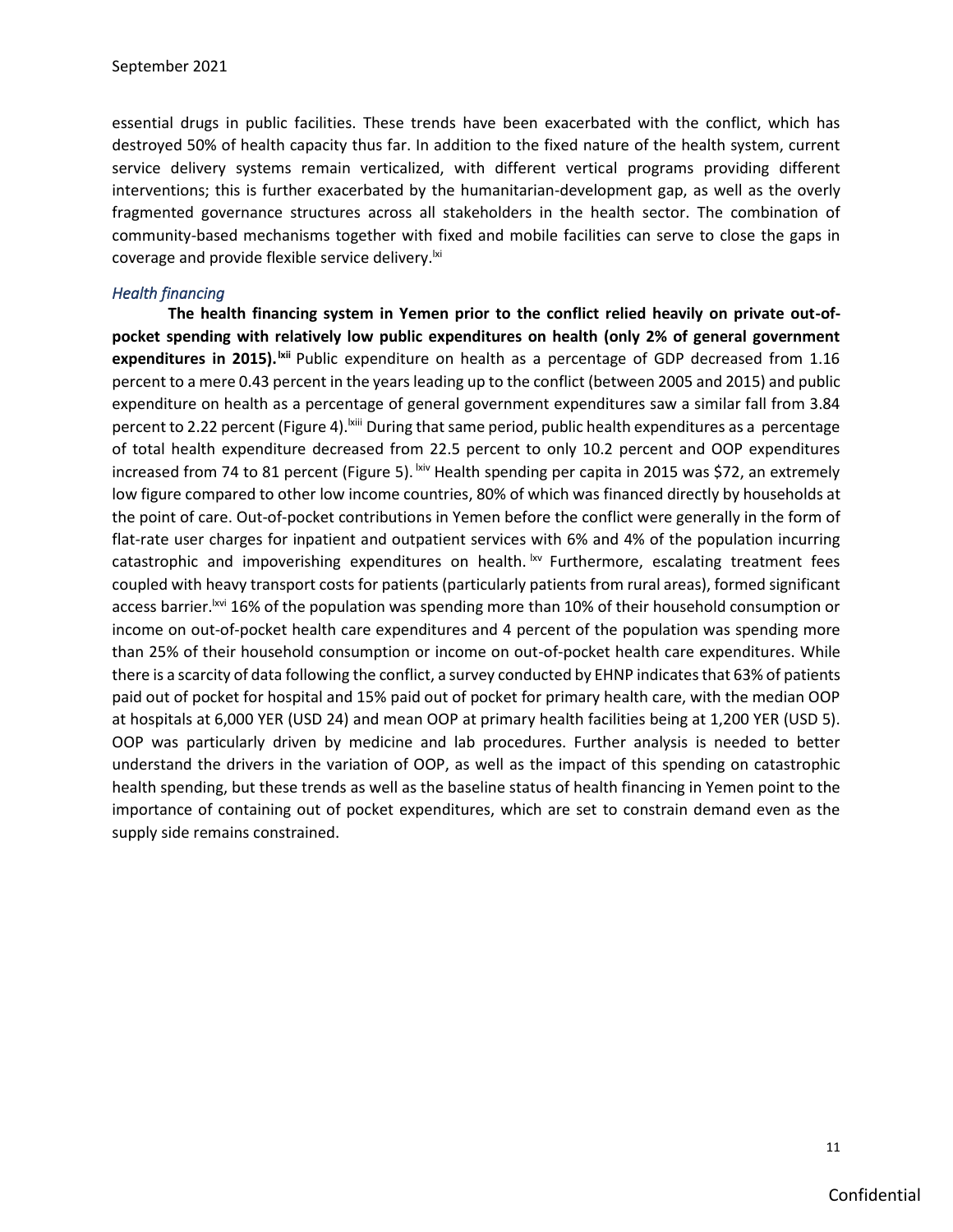

**FIGURE 4: PUBLIC HEALTH EXPENDITURES (% OF GDP AND % TOTAL GOVERNMENT EXPENDITURE) AND CATASTROPHIC AND IMPOVERISHING SPENDING ON HEALTH**



**FIGURE 5: % CURRENT HEALTH EXPENDITURE BY SOURCE (GOVERNMENT, OOP, EXTERNAL)**

*Source: Graph produced using WHO health expenditure data, 2010- 2015*

**Currently, the health system in Yemen relies primarily on external funding to deliver basic services, leaving it vulnerable to fluctuations**. With the Yemeni economy severely contracted and the public administration functions heavily hindered with conflict, public spending on health is reported to be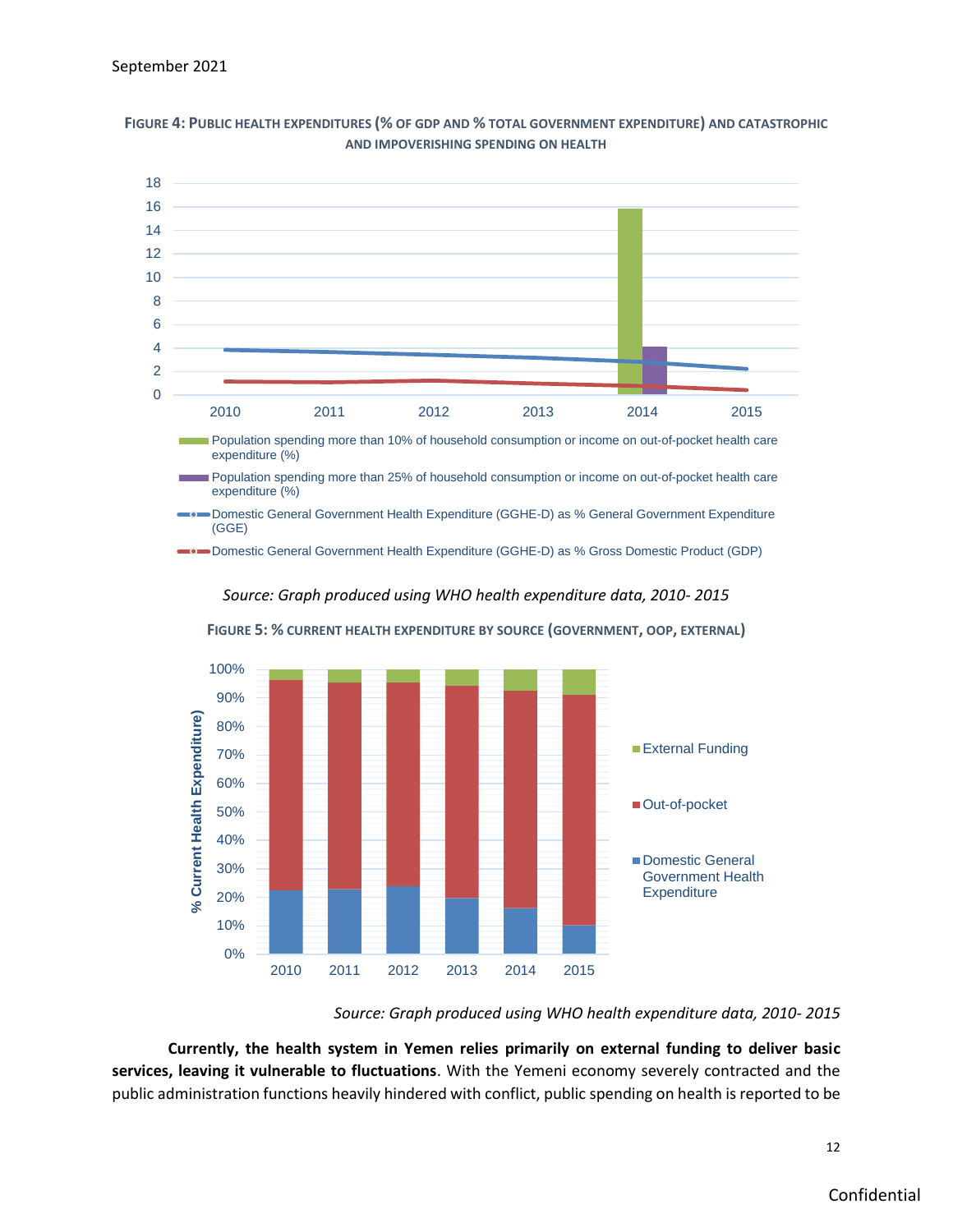virtually non-existent <sup>kvii</sup>. The delivery of health services is therefore heavily reliant on funding from external partners and donors. Over the last decade, external financing for health increased steadily, peaking in 2018 at approximately 605 million USD and have shown a decline in the last 2 years, declining to about 370 million USD in 2019<sup>| wiii</sup>. Figure 6 below illustrates the latest estimation of total external funding for health in Yemen while paralleling the trends with external funding for nutrition and food security.





**External partners and donors channel funds through international and local NGOs, as well as WHO, to provide services, and funding has been decreasing drastically**. A detailed resource mapping tracking the main contributors to the health and nutrition sectors in Yemen as well as their respective activities does not exist. Figure 7 however attempts to fill this gap based on publicly disclosed expenditure reports and budgets for 2019 with the Kingdom of Saudi Arabia, the United Arab Emirates, and the United States being the main bilateral funders of health services. Kix Throughout the last months, several announcements have been made by major donors indicating that financial support for the health sector in Yemen will be decreasing. Ixx, Ixxi Since mid-April, more than 30 core UN programs were downsized and some closed. Early numbers from 2020 indicate that the number of people reached with assistance each month had decreased from an average of 15.2 million people per month in the last quarter of 2019 to 13.5 million in the first two months of 2020. The decrease in assistance was reported in 155 districts in 21 governorates with Sana'a, Dhamar, Ibb governorates, and Sana'a City among the worst affected. <sup>Ixxii</sup> Decrease in funding, coupled with increased demand because of COVID-19, evoke uncertainty about the future of health services in Yemen. <sup>Ixxiii Ixxiv</sup> The five largest recipients of external funding operating in Yemen in 2019 are the World Health Organization, the International Organization for Migration, the United Nations Children's Fund, the government of Yemen, and the United Nations Population Fund (Figure 8). Ixxv In addition to Saudi Arabia and the United Arab Emirates, USAID is one of the largest funders, providing funding to improve maternal and child health, increase access to reproductive health services, and prevent and combat outbreaks of communicable diseases, including polio, with funding channeled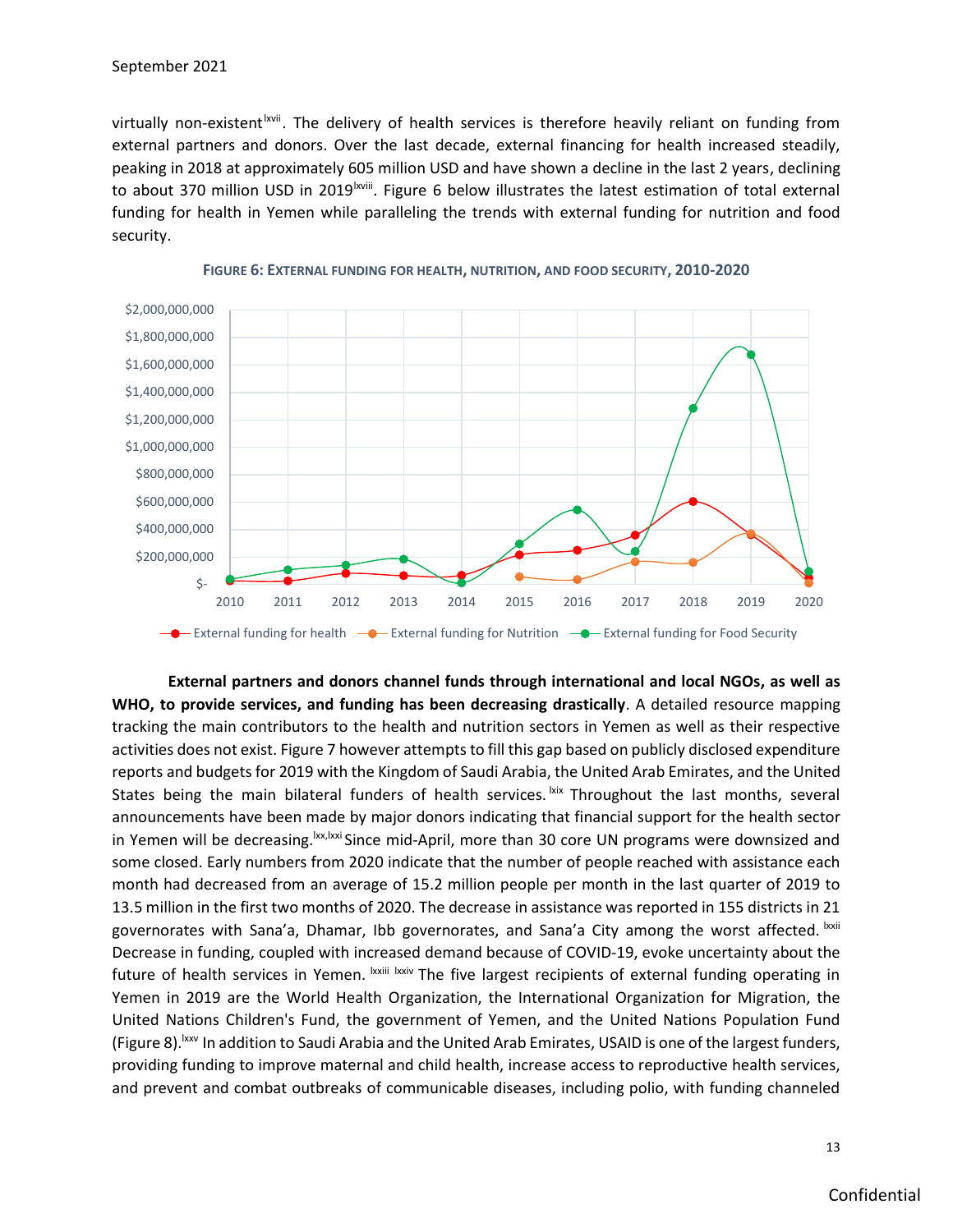through JSI, Save the Children and WHO. The funding focuses on a multipronged approach including building the capacity of health facility staff and community midwives to deliver quality care; encouraging community engagement with the formal health system to build trust; improving management of district health authorities; exploring and piloting innovative financing mechanisms; and, strengthening Yemen's health management information system to support effective health service management. Ixxvi

**In this context, World Bank funding plays a key role.** The Bank finances the EHNP project, with funding channeled through UNICEF and the World Health Organization, and works with local institutions to support about 1,970 primary health care facilities and 72 hospitals across Yemen. The \$680 million project focusing on the provision of basic health and essential nutrition services across the country, with the goal of reaching 7 million Yemenis with essential services, covering 100,000 beneficiaries with essential drugs for non-communicable diseases, training 4,000 health personnel, establishing disease surveillance and early warning for cholera, and assisting in cholera case management. The project was restructured in 2017, and as of December 2019, the project had reached more than 16 million Yemenis with essential health and nutrition services, and provided around 2 million with access to improved water sources. EHNP has provided antenatal care to 33% of pregnant women in Yemen in 2018-19, and covered about 22% of deliveries at health facilities. It also provided coverage for about 43% of Penta 3 coverage.



**FIGURE 7: SOURCES OF EXTERNAL FUNDING FOR HEALTH, YEMEN 2019**

*Source: OCHA. (2020). Yemen Humanitarian Response Plan*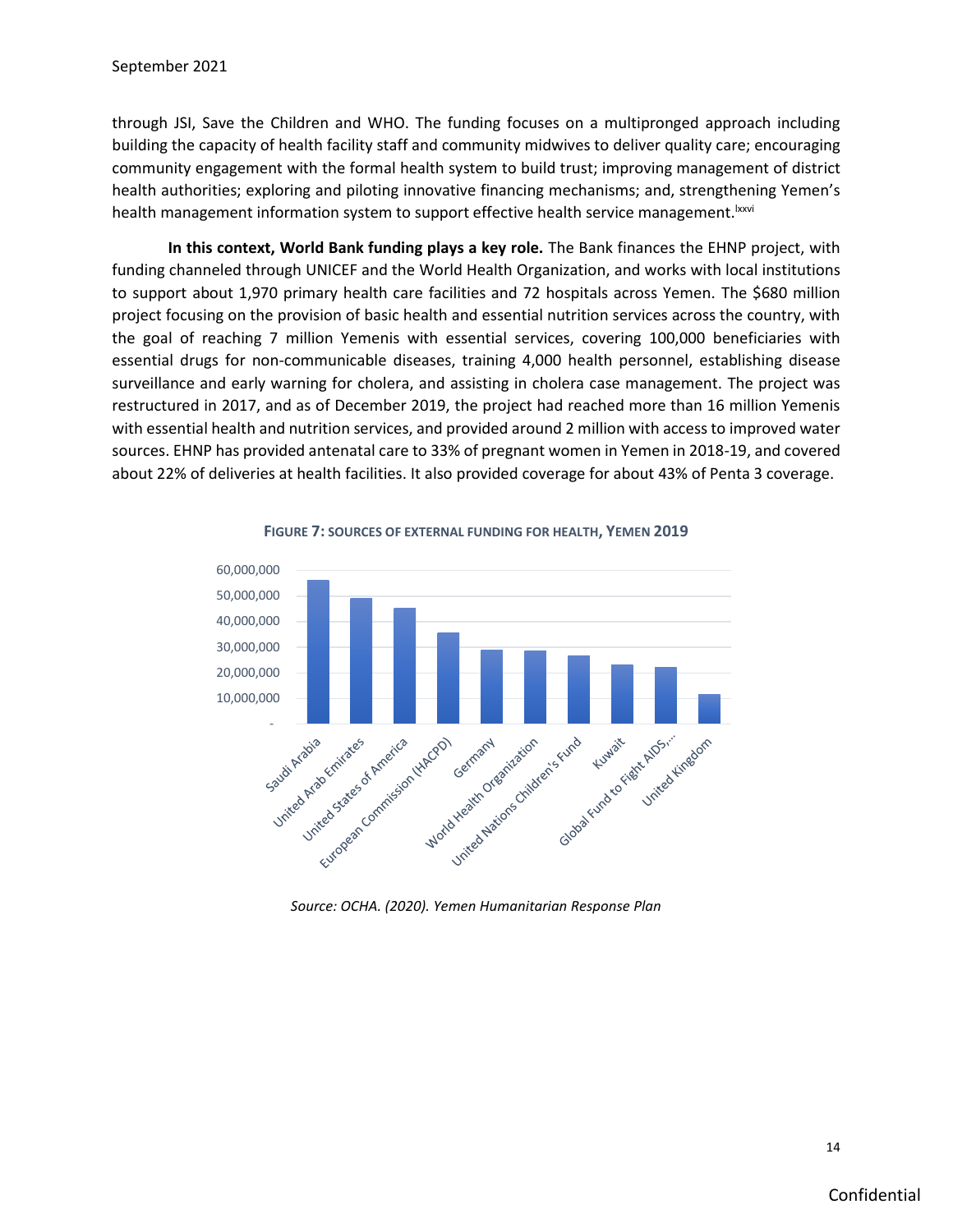

**FIGURE 8: RECIPIENTS OF EXTERNAL HEALTH FINANCING, 2019**

*Source: OCHA. (2020). Yemen Humanitarian Response Plan*

#### Conclusion and moving forward

**This note has demonstrated the situation of Yemen's health sector, which is suffering from the cumulative impact of more than half a decade of conflict, economic recession, and institutional collapse.** Currently, only about half of health facilities are functioning, and the system suffers from a severe shortage of human resources and supplies. Health indicators are among the worst globally, with malnutrition impacting a large portion of the population, and maternal and child health being disproportionally affected. Communicable diseases such as cholera, diphtheria, dengue and measles have exploited poor water and sanitation conditions to proliferate and cause further morbidity and mortality. Even more worryingly, the weak health system has also left the country vulnerable to pandemics such as COVID-19, with the virus is now spreading rapidly and exacerbating the humanitarian situation. While governance and service delivery arrangement rely predominantly on partners, there remain significant funding gaps, which raises further uncertainty regarding the provision of health services. Despite encouraging attempts to close the humanitarian-development gap through focusing on integrated service delivery and governance, conflict and COVID-19 are expected to stall progress made. Moving forward, stakeholders will need to emphasize work on both the emergency COVID-19 response, as well as closing significant access gaps across the health sector, with a focus on communicable and non-communicable disease control.

**The World Bank's future assistance will address both immediate and medium-term gaps in the health sector**. This includes: supporting the provision of essential services; supporting core public health and population-based interventions, including responses to emergencies and disease outbreaks; and building national and local capacities/institutions for resilient health service delivery and system management in Yemen. In particular, the World Bank's assistance will adapt a balanced approach on following fronts: (i) providing a package of essential health services based on the principle of continuum of care throughout the life cycle (childhood, adolescence/adulthood, pregnancy, childbirth, postnatal period), and among models of service delivery (including clinical care settings, outreach, and household communities); and (ii) supporting the primary healthcare facilities and first level referral centers with basic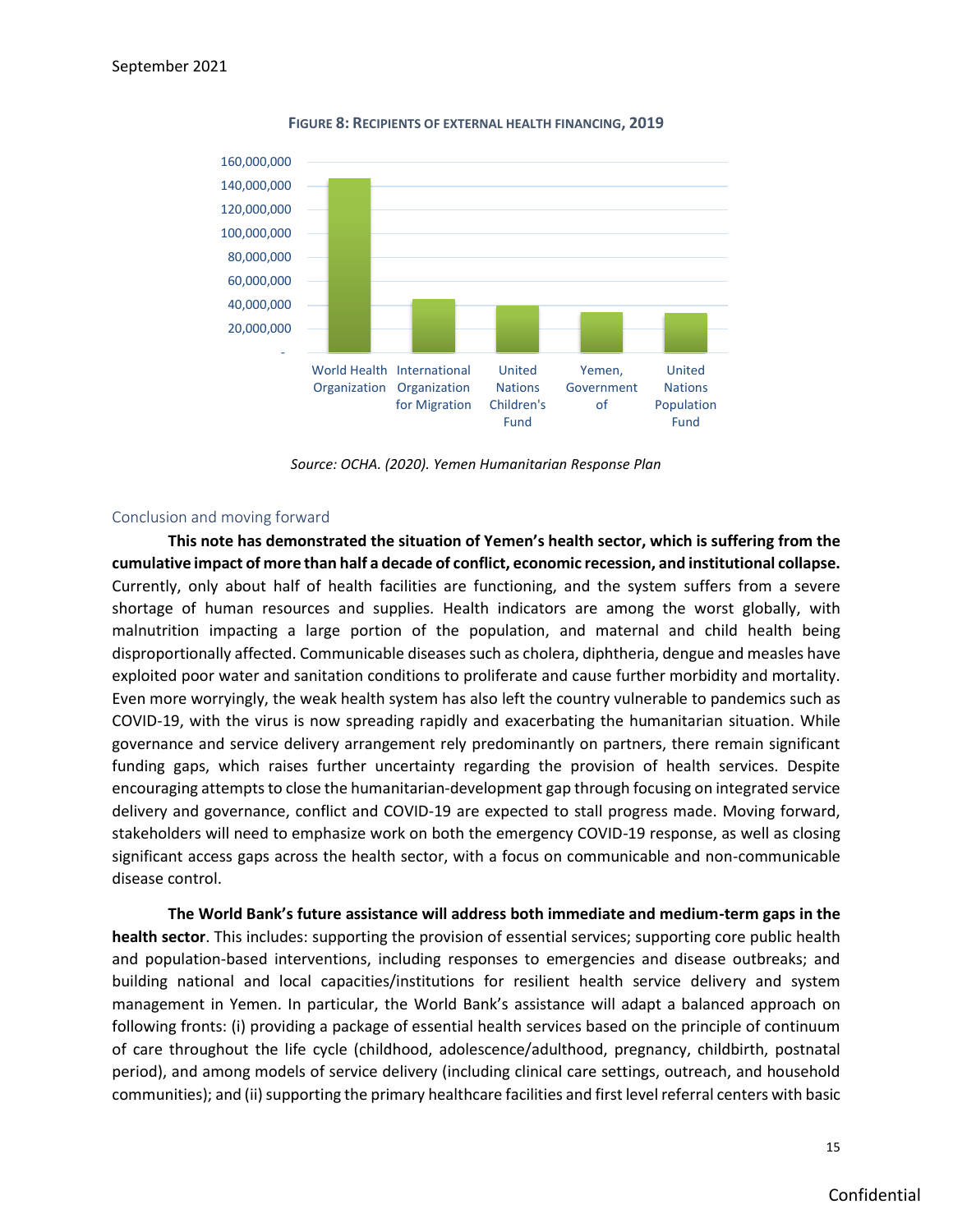inputs for maintaining their operational capacity, and keeping the design flexible enough to respond to the fast-paced changing context during emergencies. In addition, Yemen remains vulnerable to COVID-19 pandemic and requires further system strengthening in COVID-19 response. The World Bank's future assistance should focus on strengthening early detection and clinical case management for COVID-19 cases through provision of life-saving medical equipment and systems strengthening (e.g. rapid response and surveillance systems). In particular, Yemen needs financial and technical assistance to bring immunization systems and service delivery capacity to the level required to successfully deliver COVID-19 vaccines at scale.

<https://www.icrc.org/en/where-we-work/middle-east/yemen/health-crisis-yemen>

<sup>i</sup> The majority of the context in this paragraph is excerpted from a presentation by WHO, World Bank and UNICEF in January 2020 titled "Humanitarian Context: Yemen – Emergency Health and Nutrition Project" . Other sources includes UN OCHA's YEMEN Situation Reports.

<sup>&</sup>lt;sup>ii</sup> UNDP. (2020). Human Development Reports. [http://hdr.undp.org/en/countries/profiles/yem.](http://hdr.undp.org/en/countries/profiles/yem)

iii World Bank Group, "Yemen Economic Monitoring Brief," Winter 2019,

[https://reliefweb.int/sites/reliefweb.int/files/resources/135266-YemEconDevBrief-Winter-2019-English-12-Mar-](https://reliefweb.int/sites/reliefweb.int/files/resources/135266-YemEconDevBrief-Winter-2019-English-12-Mar-19.pdf)[19.pdf.](https://reliefweb.int/sites/reliefweb.int/files/resources/135266-YemEconDevBrief-Winter-2019-English-12-Mar-19.pdf)

iv International Rescue Committee. (2020). Covid-19 in humanitarian crises: A double emergency.

<https://www.rescue.org/sites/default/files/document/4693/covid-19-doubleemergency-april2020.pdf>;

<sup>v</sup> United Nations World Food Programme. (2021). Yemen emergency

viHealth system in Yemen close to collapse," World Health Organization, 2015,

<http://origin.who.int/bulletin/volumes/93/10/15-021015/en/> ; "IRC report: Failed public health system 'quiet killer' in Yemen," International Rescue Committee (IRC), 2018

vii <https://news.un.org/en/story/2020/06/1065202>

viii International Rescue Committee. (2020). Covid-19 in humanitarian crises: A double emergency.

<https://www.rescue.org/sites/default/files/document/4693/covid-19-doubleemergency-april2020.pdf>

ix International Rescue Committee. (2020). Covid-19 in humanitarian crises: A double emergency.

<https://www.rescue.org/sites/default/files/document/4693/covid-19-doubleemergency-april2020.pdf>

<sup>x</sup> New York Times. (March 2020). U.S. Cuts Health Care Aid to Yemen Despite Worries About Coronavirus.

<https://www.nytimes.com/2020/03/27/world/middleeast/yemen-health-care-aid-coronavirus.html>

xi Koum-Besson et al. Excess mortality during the COVID-19 pandemic in Aden governorate, Yemen: a geospatial and statistical analysis.2020. Available at https://reliefweb.int/sites/reliefweb.int/files/resources/41866.pdf. xii Zawiah et al. Assessment of Healthcare System Capabilities and Preparedness in Yemen to Confront the Novel Coronavirus 2019 (COVID-19) Outbreak: A Perspective of Healthcare Workers. Front Public Health. 2020;8:419. Published 2020 Jul 28. doi:10.3389/fpubh.2020.00419. Available at

https://www.ncbi.nlm.nih.gov/pmc/articles/PMC7399068/.

xiii Noushad & Al-Saqqaf. COVID-19 case fatality rates can be highly misleading in resource-poor and fragile nations: the case of Yemen [published online ahead of print, 2021 Jan 8]. Clin Microbiol Infect. 2021;S1198-743X(21)00004- 5. doi:10.1016/j.cmi.2021.01.002. Available at https://www.ncbi.nlm.nih.gov/pmc/articles/PMC7836539/.

xiv UN World Population Prospects 2019, World Development Indicators, and WHO data is not available post 2015. xv World Bank. 2017. *Yemen : immediate priorities for post-conflict recovery of the health sector* . Yemen policy note, no. 4. Washington, D.C. : World Bank Group.

https://hubs.worldbank.org/docs/imagebank/pages/docprofile.aspx?nodeid=28091446

xvi WHO. (2020). The global health observatory - Yemen. [https://www.who.int/data/gho/data/countries/country](https://www.who.int/data/gho/data/countries/country-details/GHO/yemen?countryProfileId=662ad2cd-d045-4d4b-8fc9-bf7913de9350)[details/GHO/yemen?countryProfileId=662ad2cd-d045-4d4b-8fc9-bf7913de9350](https://www.who.int/data/gho/data/countries/country-details/GHO/yemen?countryProfileId=662ad2cd-d045-4d4b-8fc9-bf7913de9350)

xvii International Rescue Committee. (2020). Covid-19 in humanitarian crises: A double emergency.

<https://www.rescue.org/sites/default/files/document/4693/covid-19-doubleemergency-april2020.pdf>

xviii WHO/UNICEF. (2019). WHO vaccine-preventable diseases: monitoring system 2019.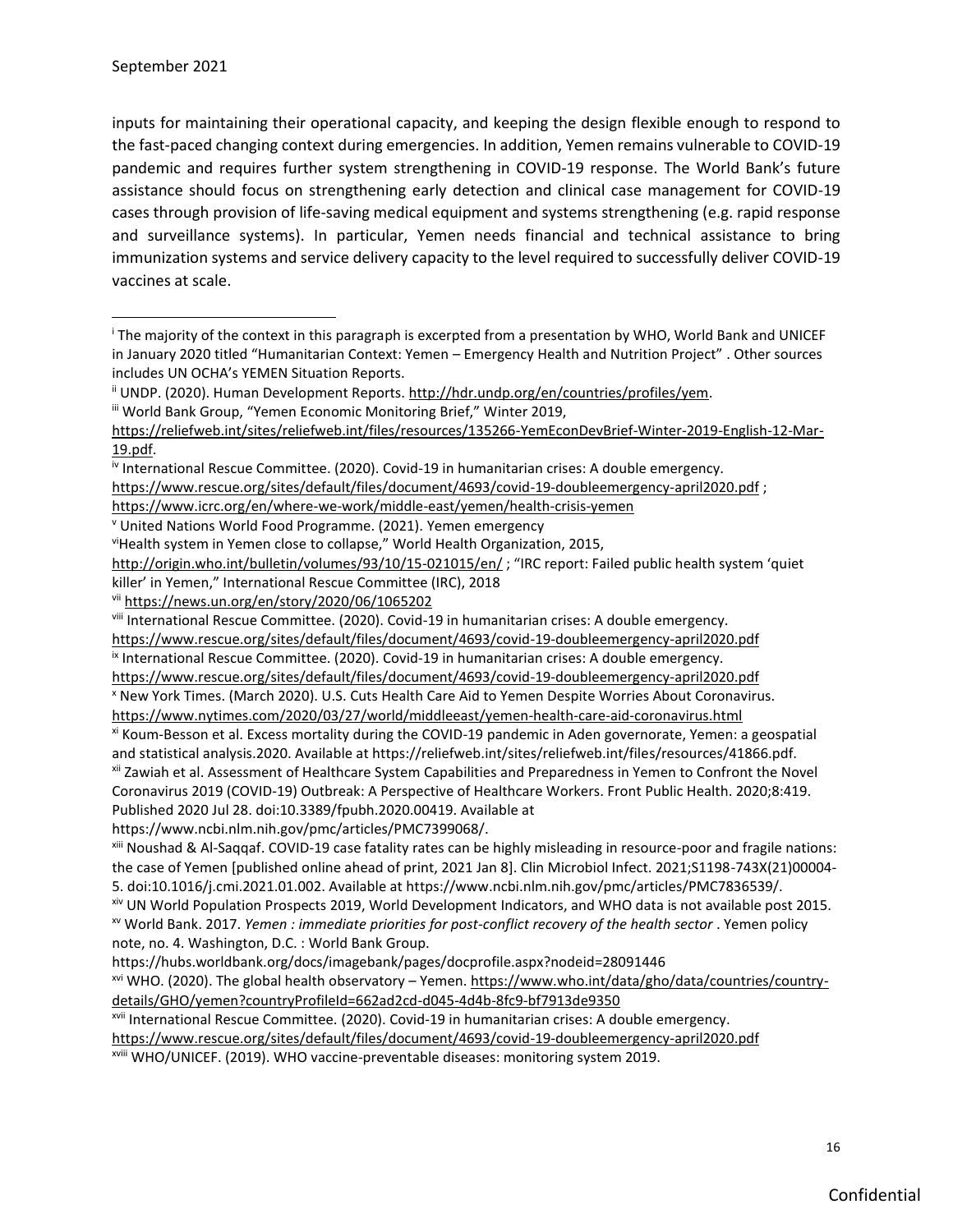xix Oxfam. (March 2020). Rainy season threatens huge cholera spike in Yemen.

<https://reliefweb.int/report/yemen/rainy-season-threatens-huge-cholera-spike-yemen>

xx UN OCHA. (June 2020). Yemen humanitarian response plan.

[https://reliefweb.int/sites/reliefweb.int/files/resources/Extension%20Yemen%20HRP%202020\\_Final%20%281%29](https://reliefweb.int/sites/reliefweb.int/files/resources/Extension%20Yemen%20HRP%202020_Final%20%281%29.pdf) [.pdf](https://reliefweb.int/sites/reliefweb.int/files/resources/Extension%20Yemen%20HRP%202020_Final%20%281%29.pdf)

xxi UN OCHA. (June 2020). Yemen humanitarian response plan.

[https://reliefweb.int/sites/reliefweb.int/files/resources/Extension%20Yemen%20HRP%202020\\_Final%20%281%29](https://reliefweb.int/sites/reliefweb.int/files/resources/Extension%20Yemen%20HRP%202020_Final%20%281%29.pdf) [.pdf](https://reliefweb.int/sites/reliefweb.int/files/resources/Extension%20Yemen%20HRP%202020_Final%20%281%29.pdf)

xxii WHO/UNICEF vaccine-preventable diseases: monitoring system 2019 and GAVI 2019

xxiii IHME. (2017). Global Burden of Disease Data.

xxiv UNICEF. (2019). Yemen: Parenting in a war zone series. [https://www.unicef.org/yemen/reports/yemen](https://www.unicef.org/yemen/reports/yemen-parenting-war-zone-series)[parenting-war-zone-series](https://www.unicef.org/yemen/reports/yemen-parenting-war-zone-series)

 $xav$  UNICEF. (2019). Yemen: Parenting in a war zone – Crossroads at child birth.

<https://www.unicef.org/yemen/media/2701/file/Yemen-parenting-in-a-war-zone-1-2019-en.pdf.pdf>

xxvi UN OCHA. (June 2020). Yemen Humanitarian response plan.

[https://reliefweb.int/sites/reliefweb.int/files/resources/Extension%20Yemen%20HRP%202020\\_Final%20%281%29](https://reliefweb.int/sites/reliefweb.int/files/resources/Extension%20Yemen%20HRP%202020_Final%20%281%29.pdf) [.pdf](https://reliefweb.int/sites/reliefweb.int/files/resources/Extension%20Yemen%20HRP%202020_Final%20%281%29.pdf)

xxvii UNICEF. (2019). UNICEF Yemen.<https://www.unicef.org/yemen/nutrition>

xxviii WHO vaccine-preventable disease monitoring system (2016); EMR, Eastern Mediterranean Region; MCV1, measles containing vaccine 1 (first dose); MCV2, measles containing vaccine 2; WHO. (2016a). Global Health Observatory data repository[. http://apps.who.int/gho/data/node.main](http://apps.who.int/gho/data/node.main)

xxix World Bank. (2014). Maternal and Newborn Voucher Project (P144522). Project information document. xxxFullman, N., Yearwood, J., et al, 2018. Measuring performance on the Healthcare Access and Quality Index for 195 countries and territories and selected subnational locations: a systematic analysis from the Global Burden of Disease Study 2016. The Lancet 391, 2236–2271. [https://doi.org/10.1016/S0140-6736\(18\)30994-2](https://doi.org/10.1016/S0140-6736(18)30994-2)

xxxi Sharaf and Rashad Health Economics Review (2016). Regional inequalities in child malnutrition

in Egypt, Jordan, and Yemen: a Blinder Oaxaca decomposition analysis 6:23 DOI 10.1186/s13561-016-0097-3 xxxii United Nations Office for the Coordination of Humanitarian Affairs (OCHA). (April 2020). Global Humanitarian Response Plan Covid-19[. https://www.unocha.org/sites/unocha/files/Global-Humanitarian-Response-Plan-COVID-](https://www.unocha.org/sites/unocha/files/Global-Humanitarian-Response-Plan-COVID-19.pdf)[19.pdf](https://www.unocha.org/sites/unocha/files/Global-Humanitarian-Response-Plan-COVID-19.pdf)

xxxiii Qirbi, V and Ismail, S. (2017). Health system functionality in a low-income country in the midst of conflict: the case of Yemen. Health Policy and Planning, 32, 2017, 911–922 doi: 10.1093/heapol/czx031

xxxiv Transparency International. (2015). Corruption Perceptions Index 2015.<http://www.transparency.org/cpi2015> xxxv UN DPADM. (2004). Republic of Yemen: Public Administration Country Profile. United Nations Division for Public Administration and Development Management (DPADM) and Department of Economic and Social Affairs (DESA).

xxxvi Aulaqi A. (2014). On the Edge: the challenges of Yemen's healthcare system. Chapter 12. In: Lackner H (ed). Why Yemen Matters. London: SAQI books

xxxvii WHO EMRO. (2014). Assessing the Regulation of the Private Health Sector in the Eastern Mediterranean Region: Yemen. Cairo: WHO Regional Office for the Eastern Mediterranean.

xxxviii World Bank. (2014). Maternal and Newborn Voucher Project (P144522). Project information document. xxxix WHO EMRO. (2014). Assessing the Regulation of the Private Health Sector in the Eastern Mediterranean Region: Yemen. Cairo: WHO Regional Office for the Eastern Mediterranean.

xl Bawazir AA, Bin Hawail TS, Al-Sakkaf KA et al. 2013. Distribution and utilization of curative primary healthcare services in Lahej, Yemen. Public Health 127: 867–71.; Republic of Yemen. (2013). National Health and Demographic Survey for Yemen 2013.<http://dhsprogram.com/pubs/pdf/FR296/FR296.pdf>

xli Webair HH, Al-Assani SS, Al-Haddad RH et al. 2015. Assessment of patient safety culture in primary care setting, Al-Mukala, Yemen. BMC Family Practice 16: 1.; Anbori A, Ghani SN, Yadav H et al. (2010). Patient satisfaction and loyalty to the private hospitals in Sana'a, Yemen. International Journal for Quality in Health Care.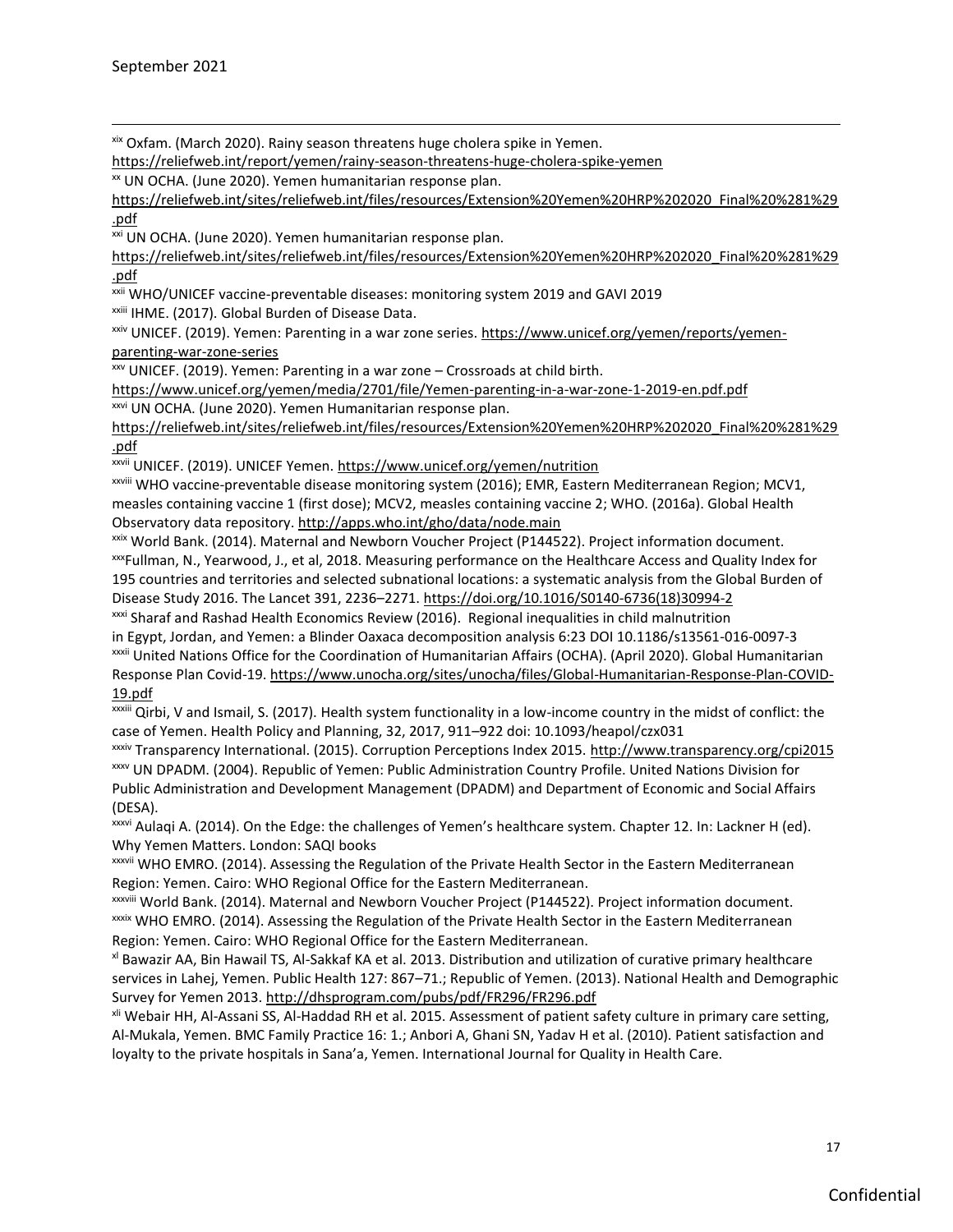xlii Bawazir AA, Bin Hawail TS, Al-Sakkaf KA et al. 2013. Distribution and utilization of curative primary healthcare services in Lahej, Yemen. Public Health 127: 867–71.; Republic of Yemen. (2013). National Health and Demographic Survey for Yemen 2013.<http://dhsprogram.com/pubs/pdf/FR296/FR296.pdf>

xliiiFullman, N., Yearwood, J., et al, 2018. Measuring performance on the Healthcare Access and Quality Index for 195 countries and territories and selected subnational locations: a systematic analysis from the Global Burden of Disease Study 2016. The Lancet 391, 2236–2271. [https://doi.org/10.1016/S0140-6736\(18\)30994-2](https://doi.org/10.1016/S0140-6736(18)30994-2)

xliv UNOCHA. (2019). Yemen Humanitarian Need Overview. https://yemen.un.org/sites/default/files/2019- 08/2019 Yemen HNO FINAL.pdf

xlv United Nations Office of the Resident Coordinator and Humanitarian Coordinator for Yemen. (18 March 2020). Second attack on Al Thawra Hospital in 10 days threatens health services for hundreds of thousands of people in Taizz City[. https://reliefweb.int/sites/reliefweb.int/files/resources/HC%20statement-18%20March%202020](https://reliefweb.int/sites/reliefweb.int/files/resources/HC%20statement-18%20March%202020-final.pdf) [final.pdf;](https://reliefweb.int/sites/reliefweb.int/files/resources/HC%20statement-18%20March%202020-final.pdf)<https://www.who.int/hac/crises/yem/sitreps/en/>

xlvi Physicians for Human Rights (2020). I ripped the IV out of my arm and started running": Attacks on Health Care in Yemen[. https://phr.org/our-work/resources/i-ripped-the-iv-out-of-my-arm-and-started-running-attacks-on](https://phr.org/our-work/resources/i-ripped-the-iv-out-of-my-arm-and-started-running-attacks-on-health-care-in-yemen/)[health-care-in-yemen/](https://phr.org/our-work/resources/i-ripped-the-iv-out-of-my-arm-and-started-running-attacks-on-health-care-in-yemen/)

xlvii UN OCHA. (June 3, 2020). Yemen situation report.<https://reports.unocha.org/en/country/yemen> xlviii Safeguarding Health in Conflict, "Impunity Remains: Attacks on Health Care in 23 Countries in Conflict, 2018," <https://www.safeguardinghealth.org/sites/shcc/files/SHCC2019final.pdf> ; Yemeni Archive, "Attacks against Hospitals," Observation Database,

[https://yemeniarchive.org/en/database?collection=Attacks%20against%20hospitals.](https://yemeniarchive.org/en/database?collection=Attacks%20against%20hospitals)

xlix World Health Organization, "WHO Annual Report 2017: Yemen,"

<https://www.who.int/emergencies/crises/yem/yemen-annualreport-2017.pdf?ua=1> , pg. 23.

<sup>l</sup> World Health Organization. (2019). Yemen Health Cluster Bulletin, February 2019.

li WHO EMRO. (2016c). Health facilities functionality and service availability: presentation based on preliminary findings of HeRAMS in 16 governorates, February-June 2016. Sana'a, 5th September.

lii WHO EMRO. (2016c). Health facilities functionality and service availability: presentation based on preliminary findings of HeRAMS in 16 governorates, February-June 2016. Sana'a, 5th September.

liii International Rescue Committee. (2020). Covid-19 in humanitarian crises: A double emergency.

<https://www.rescue.org/sites/default/files/document/4693/covid-19-doubleemergency-april2020.pdf>

liv"Global key messages," Global Health Workforce Alliance, 2014,

[https://www.who.int/workforcealliance/media/key\\_messages\\_2014.pdf.](https://www.who.int/workforcealliance/media/key_messages_2014.pdf)

lv <http://www.emro.who.int/yem/yemen-news/the-looming-spectre-of-covid-19-in-yemen.html>

lvi [http://www.emro.who.int/yem/yemen-news/the-minimum-service-package-a-lifeline-for-the-vulnerable-in-](http://www.emro.who.int/yem/yemen-news/the-minimum-service-package-a-lifeline-for-the-vulnerable-in-remote-areas.html#:~:text=The%20MSP%20is%20a%20health,of%20health%20care%20services%20therefore)

[remote-areas.html#:~:text=The%20MSP%20is%20a%20health,of%20health%20care%20services%20therefore](http://www.emro.who.int/yem/yemen-news/the-minimum-service-package-a-lifeline-for-the-vulnerable-in-remote-areas.html#:~:text=The%20MSP%20is%20a%20health,of%20health%20care%20services%20therefore) lvii Yemen MoPHP/WHO EMRO (2016a). Weekly Epidemiological Bulletin 3: 28 December 2015–3 January 2016. [http://reliefweb.int/sites/reliefweb.int/files/resources/Weekly%20Epidemiological%20Bulletin%20Volume%2003b](http://reliefweb.int/sites/reliefweb.int/files/resources/Weekly%20Epidemiological%20Bulletin%20Volume%2003b%20Issue%2053%20Epi%20week%2053%2028%20Dec%202015_3%20Jan%202016.pdf) [%20Issue%2053%20Epi%20week%2053%2028%20Dec%202015\\_3%20Jan%202016.pdf](http://reliefweb.int/sites/reliefweb.int/files/resources/Weekly%20Epidemiological%20Bulletin%20Volume%2003b%20Issue%2053%20Epi%20week%2053%2028%20Dec%202015_3%20Jan%202016.pdf) 

lviii Garber K, Fox C, Abdalla M et al, 2019. « Mapping Access to Healthcare in Yemen: A novel geospatial approach for strengthening humanitarian-development operations in protracted complex emergencies" Draft working paper.

lix Also published as Garber K, Fox C, Abdalla M, Tatem A, Qirbi N, Lloyd-Braff L, Al-Shabi K, Ongwae K, Dyson M, Hassen K. Estimating access to health care in Yemen, a complex humanitarian emergency setting: a descriptive applied geospatial analysis. Lancet Glob Health. 2020 Nov;8(11):e1435-e1443.

<sup>k</sup> "Minimum Service Package (MSP): Strategy, Review Process, and Next Steps" EHNP Implementation Mission, 25 January 2020

lxi World Bank. 2017. *Yemen : immediate priorities for post-conflict recovery of the health sector* . Yemen policy note,no. 4. Washington, D.C. : World Bank Group.

lxii WHO. (2016a). Global Health Observatory data repository. http://apps.who.int/gho/data/node.main

lxiii World Health Organization Data

lxiv World Health Organization Data